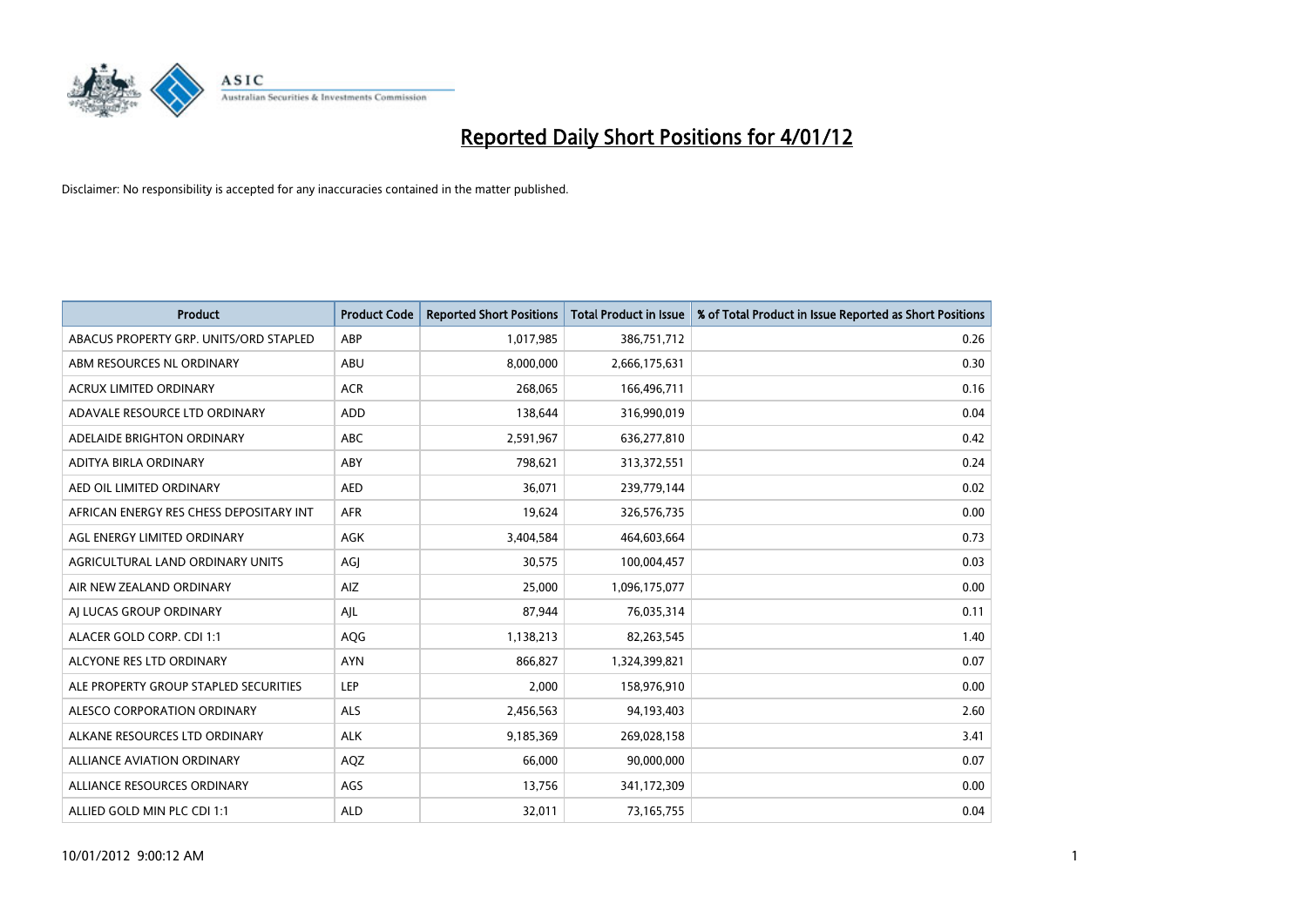

| <b>Product</b>                         | <b>Product Code</b> | <b>Reported Short Positions</b> | <b>Total Product in Issue</b> | % of Total Product in Issue Reported as Short Positions |
|----------------------------------------|---------------------|---------------------------------|-------------------------------|---------------------------------------------------------|
| ALLIED HEALTH LTD ORDINARY             | AHZ                 | 134,528                         | 656,382,383                   | 0.02                                                    |
| ALTONA MINING LTD ORDINARY             | <b>AOH</b>          | 968,464                         | 518,687,704                   | 0.19                                                    |
| ALUMINA LIMITED ORDINARY               | <b>AWC</b>          | 34,572,931                      | 2,440,196,187                 | 1.41                                                    |
| AMADEUS ENERGY ORDINARY                | AMU                 | 454,000                         | 274,786,018                   | 0.17                                                    |
| AMALGAMATED HOLDINGS ORDINARY          | AHD                 | 21,221                          | 157,533,146                   | 0.01                                                    |
| AMCOR LIMITED ORDINARY                 | AMC                 | 4,249,763                       | 1,213,746,007                 | 0.33                                                    |
| AMP LIMITED ORDINARY                   | AMP                 | 10,626,186                      | 2,854,672,784                 | 0.36                                                    |
| AMPELLA MINING ORDINARY                | <b>AMX</b>          | 793,462                         | 205,985,108                   | 0.40                                                    |
| ANGLOGOLD ASHANTI CDI 5:1              | AGG                 | 3,000                           | 89,207,765                    | 0.00                                                    |
| ANSELL LIMITED ORDINARY                | <b>ANN</b>          | 2,456,333                       | 130,656,668                   | 1.86                                                    |
| ANTARES ENERGY LTD ORDINARY            | <b>AZZ</b>          | 91,636                          | 262,924,559                   | 0.03                                                    |
| ANZ BANKING GRP LTD ORDINARY           | ANZ                 | 14,104,060                      | 2,678,835,014                 | 0.50                                                    |
| APA GROUP STAPLED SECURITIES           | <b>APA</b>          | 8,023,607                       | 639,334,625                   | 1.26                                                    |
| APEX MINERALS NL ORDINARY              | <b>AXM</b>          | 885,146                         | 5,550,243,713                 | 0.02                                                    |
| APN EUROPEAN RETAIL UNITS STAPLED SEC. | <b>AEZ</b>          | 11,832                          | 544,910,660                   | 0.00                                                    |
| APN NEWS & MEDIA ORDINARY              | <b>APN</b>          | 26,359,398                      | 630,211,415                   | 4.16                                                    |
| AQUARIUS PLATINUM. ORDINARY            | <b>AOP</b>          | 3,395,832                       | 470,312,578                   | 0.71                                                    |
| AQUILA RESOURCES ORDINARY              | <b>AQA</b>          | 7,007,934                       | 411,804,442                   | 1.66                                                    |
| ARAFURA RESOURCE LTD ORDINARY          | ARU                 | 11,218,599                      | 367,980,342                   | 3.02                                                    |
| ARB CORPORATION ORDINARY               | ARP                 | 18,229                          | 72,481,302                    | 0.01                                                    |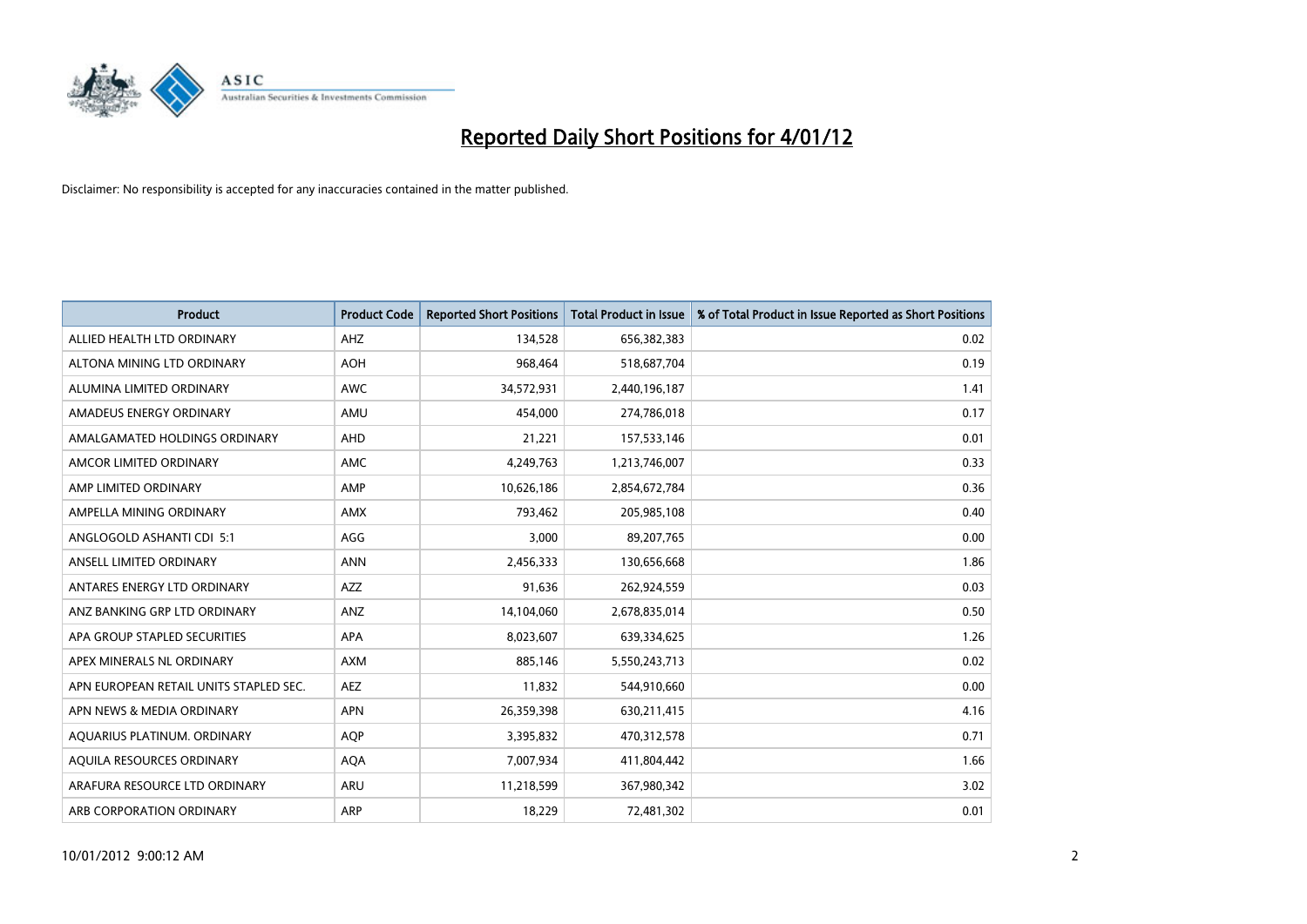

| <b>Product</b>                          | <b>Product Code</b> | <b>Reported Short Positions</b> | <b>Total Product in Issue</b> | % of Total Product in Issue Reported as Short Positions |
|-----------------------------------------|---------------------|---------------------------------|-------------------------------|---------------------------------------------------------|
| ARDENT LEISURE GROUP STAPLED SECURITIES | AAD                 | 638,293                         | 324,236,390                   | 0.19                                                    |
| ARISTOCRAT LEISURE ORDINARY             | <b>ALL</b>          | 22,997,730                      | 543,181,024                   | 4.25                                                    |
| ASCIANO LIMITED ORDINARY                | <b>AIO</b>          | 6,678,270                       | 975,385,664                   | 0.67                                                    |
| ASG GROUP LIMITED ORDINARY              | ASZ                 | 171,613                         | 171,456,889                   | 0.10                                                    |
| ASPEN GROUP ORD/UNITS STAPLED           | <b>APZ</b>          | 1,021,426                       | 591,084,183                   | 0.16                                                    |
| ASPIRE MINING LTD ORDINARY              | <b>AKM</b>          | 614,636                         | 620,594,556                   | 0.10                                                    |
| ASTON RES LTD ORDINARY                  | <b>AZT</b>          | 601.991                         | 204,668,861                   | 0.28                                                    |
| ASTRO JAP PROP GROUP STAPLED SECURITIES | AJA                 | 19,431                          | 58,445,002                    | 0.02                                                    |
| ASX LIMITED ORDINARY                    | <b>ASX</b>          | 2,366,893                       | 175,136,729                   | 1.35                                                    |
| ATLAS IRON LIMITED ORDINARY             | AGO                 | 14,360,383                      | 894,684,560                   | 1.61                                                    |
| AURORA OIL & GAS ORDINARY               | <b>AUT</b>          | 11,965,444                      | 411,655,343                   | 2.89                                                    |
| <b>AUSDRILL LIMITED ORDINARY</b>        | <b>ASL</b>          | 168,213                         | 303,188,155                   | 0.05                                                    |
| AUSENCO LIMITED ORDINARY                | AAX                 | 1,396,080                       | 123,258,843                   | 1.12                                                    |
| <b>AUSTAL LIMITED ORDINARY</b>          | ASB                 | 250,118                         | 188,069,638                   | 0.13                                                    |
| <b>AUSTAR UNITED ORDINARY</b>           | <b>AUN</b>          | 2,667,993                       | 1,271,505,737                 | 0.20                                                    |
| AUSTBROKERS HOLDINGS ORDINARY           | <b>AUB</b>          | $\overline{2}$                  | 55,545,576                    | 0.00                                                    |
| AUSTIN ENGINEERING ORDINARY             | ANG                 | 57,110                          | 72,314,403                    | 0.07                                                    |
| <b>AUSTRALAND ASSETS ASSETS</b>         | AAZPB               | 1,168                           | 2,750,000                     | 0.04                                                    |
| AUSTRALAND PROPERTY STAPLED SECURITY    | <b>ALZ</b>          | 483,142                         | 576,846,597                   | 0.08                                                    |
| AUSTRALIAN AGRICULT. ORDINARY           | AAC                 | 980,393                         | 312,892,824                   | 0.30                                                    |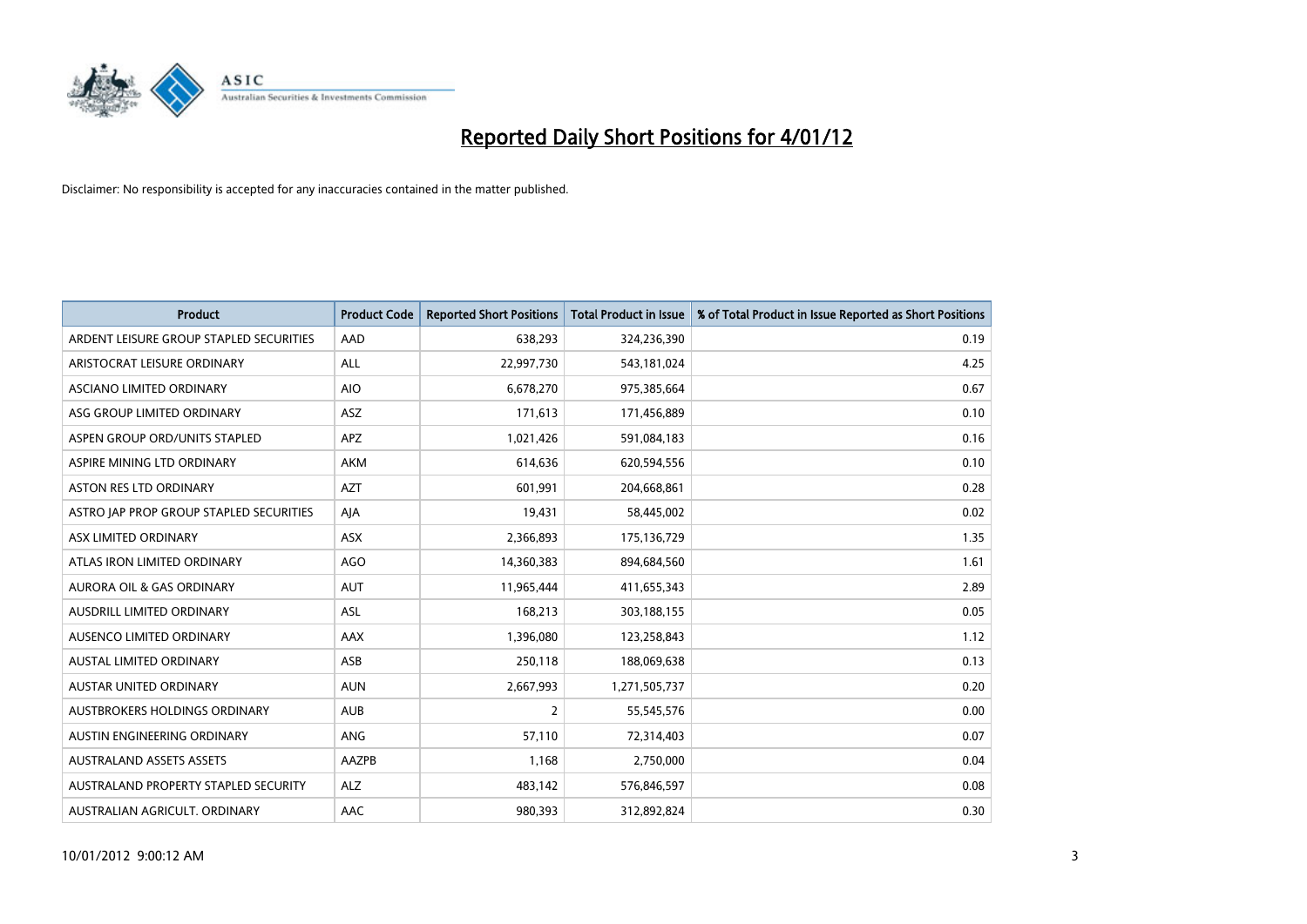

| <b>Product</b>                       | <b>Product Code</b> | <b>Reported Short Positions</b> | <b>Total Product in Issue</b> | % of Total Product in Issue Reported as Short Positions |
|--------------------------------------|---------------------|---------------------------------|-------------------------------|---------------------------------------------------------|
| <b>AUSTRALIAN EDUCATION UNITS</b>    | <b>AEU</b>          | 625,000                         | 175,465,397                   | 0.36                                                    |
| AUSTRALIAN INFRASTR. UNITS/ORDINARY  | <b>AIX</b>          | 11,908,176                      | 620,733,944                   | 1.91                                                    |
| AUSTRALIAN MINES LTD ORDINARY        | <b>AUZ</b>          | 1,400,000                       | 636,910,317                   | 0.22                                                    |
| AUSTRALIAN PHARM. ORDINARY           | API                 | 597,390                         | 488,115,883                   | 0.12                                                    |
| AUTOMOTIVE HOLDINGS ORDINARY         | <b>AHE</b>          | 5,521                           | 260,579,682                   | 0.00                                                    |
| AVEXA LIMITED ORDINARY               | <b>AVX</b>          | 243,657                         | 847,688,779                   | 0.03                                                    |
| AWE LIMITED ORDINARY                 | <b>AWE</b>          | 1,730,345                       | 521,871,941                   | 0.32                                                    |
| AZUMAH RESOURCES ORDINARY            | <b>AZM</b>          | 293,653                         | 282,020,356                   | 0.11                                                    |
| BANDANNA ENERGY ORDINARY             | <b>BND</b>          | 1,701,719                       | 528,481,199                   | 0.32                                                    |
| BANK OF QUEENSLAND. ORDINARY         | <b>BOQ</b>          | 11,118,462                      | 229,598,329                   | 4.82                                                    |
| <b>BANNERMAN RESOURCES ORDINARY</b>  | <b>BMN</b>          | 41,902                          | 272,892,883                   | 0.02                                                    |
| <b>BASE RES LIMITED ORDINARY</b>     | <b>BSE</b>          | 1,255,874                       | 460,440,029                   | 0.28                                                    |
| <b>BATHURST RESOURCES ORDINARY</b>   | <b>BTU</b>          | 15,118,461                      | 689,447,997                   | 2.21                                                    |
| <b>BAUXITE RESOURCE LTD ORDINARY</b> | <b>BAU</b>          | 12,000                          | 235,379,896                   | 0.01                                                    |
| <b>BC IRON LIMITED ORDINARY</b>      | <b>BCI</b>          | 392,159                         | 95,311,000                    | 0.40                                                    |
| BEACH ENERGY LIMITED ORDINARY        | <b>BPT</b>          | 9,387,666                       | 1,112,199,119                 | 0.85                                                    |
| BEADELL RESOURCE LTD ORDINARY        | <b>BDR</b>          | 5,112,113                       | 657,906,946                   | 0.78                                                    |
| BENDIGO AND ADELAIDE ORDINARY        | <b>BEN</b>          | 5,925,541                       | 383,583,142                   | 1.53                                                    |
| BERKELEY RESOURCES ORDINARY          | <b>BKY</b>          | 359,563                         | 174,298,273                   | 0.21                                                    |
| BETASHARES ASX RES ETF UNITS         | <b>ORE</b>          | 88,570                          | 4,219,665                     | 2.10                                                    |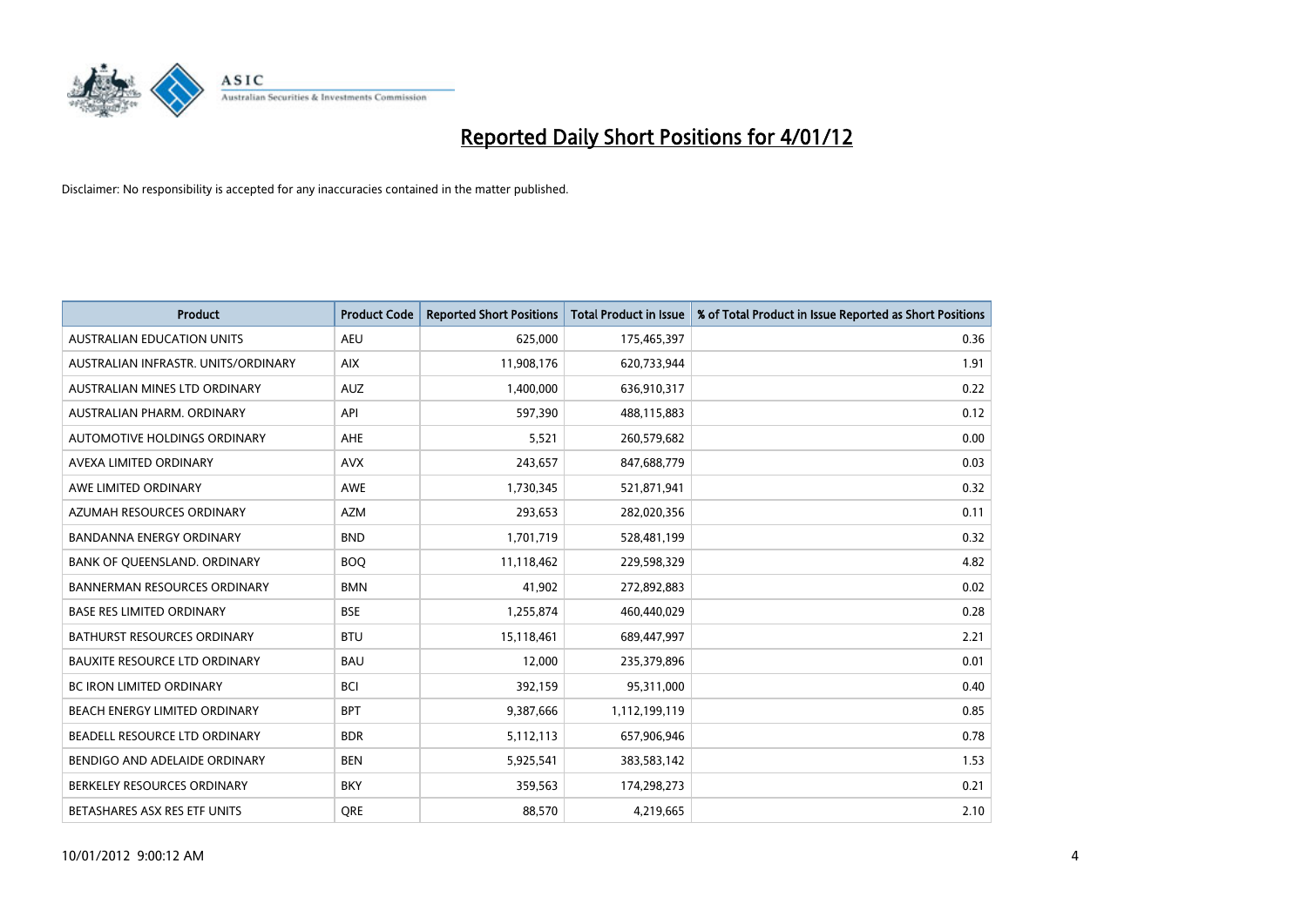

| <b>Product</b>                       | <b>Product Code</b> | <b>Reported Short Positions</b> | <b>Total Product in Issue</b> | % of Total Product in Issue Reported as Short Positions |
|--------------------------------------|---------------------|---------------------------------|-------------------------------|---------------------------------------------------------|
| <b>BHP BILLITON LIMITED ORDINARY</b> | <b>BHP</b>          | 29,794,718                      | 3,211,691,105                 | 0.90                                                    |
| <b>BILLABONG ORDINARY</b>            | <b>BBG</b>          | 26,328,451                      | 255,102,103                   | 10.32                                                   |
| <b>BIONOMICS LIMITED ORDINARY</b>    | <b>BNO</b>          | 4,513                           | 344,781,779                   | 0.00                                                    |
| <b>BIOTA HOLDINGS ORDINARY</b>       | <b>BTA</b>          | 1,488,956                       | 181,703,711                   | 0.81                                                    |
| <b>BISALLOY STEEL ORDINARY</b>       | <b>BIS</b>          | 84.480                          | 216,455,965                   | 0.04                                                    |
| BKI INVESTMENT LTD ORDINARY          | BKI                 | 508                             | 425,549,573                   | 0.00                                                    |
| <b>BLACKTHORN RESOURCES ORDINARY</b> | <b>BTR</b>          | 35,848                          | 122,918,000                   | 0.03                                                    |
| <b>BLUESCOPE STEEL LTD ORDINARY</b>  | <b>BSL</b>          | 30,767,974                      | 3,349,185,247                 | 0.92                                                    |
| <b>BOART LONGYEAR ORDINARY</b>       | <b>BLY</b>          | 4,989,190                       | 461,163,412                   | 1.08                                                    |
| <b>BOOM LOGISTICS ORDINARY</b>       | <b>BOL</b>          | 362,610                         | 468,663,585                   | 0.08                                                    |
| BORAL LIMITED, ORDINARY              | <b>BLD</b>          | 28,993,907                      | 744,729,957                   | 3.90                                                    |
| BOTSWANA METALS LTD ORDINARY         | <b>BML</b>          | 7,000                           | 143,717,013                   | 0.00                                                    |
| <b>BOW ENERGY LIMITED ORDINARY</b>   | <b>BOW</b>          | 21,917                          | 361,926,672                   | 0.01                                                    |
| <b>BRADKEN LIMITED ORDINARY</b>      | <b>BKN</b>          | 2,251,603                       | 166,624,800                   | 1.35                                                    |
| <b>BRAMBLES LIMITED ORDINARY</b>     | <b>BXB</b>          | 13,232,950                      | 1,480,367,384                 | 0.90                                                    |
| BREVILLE GROUP LTD ORDINARY          | <b>BRG</b>          | 2,739                           | 130,095,322                   | 0.00                                                    |
| <b>BRICKWORKS LIMITED ORDINARY</b>   | <b>BKW</b>          | 61,158                          | 147,567,333                   | 0.04                                                    |
| <b>BROCKMAN RESOURCES ORDINARY</b>   | <b>BRM</b>          | 108,562                         | 144,803,151                   | 0.06                                                    |
| BT INVESTMENT MNGMNT ORDINARY        | <b>BTT</b>          | 1,128,959                       | 267,906,977                   | 0.42                                                    |
| <b>BURU ENERGY ORDINARY</b>          | <b>BRU</b>          | 5,768,286                       | 234,204,477                   | 2.46                                                    |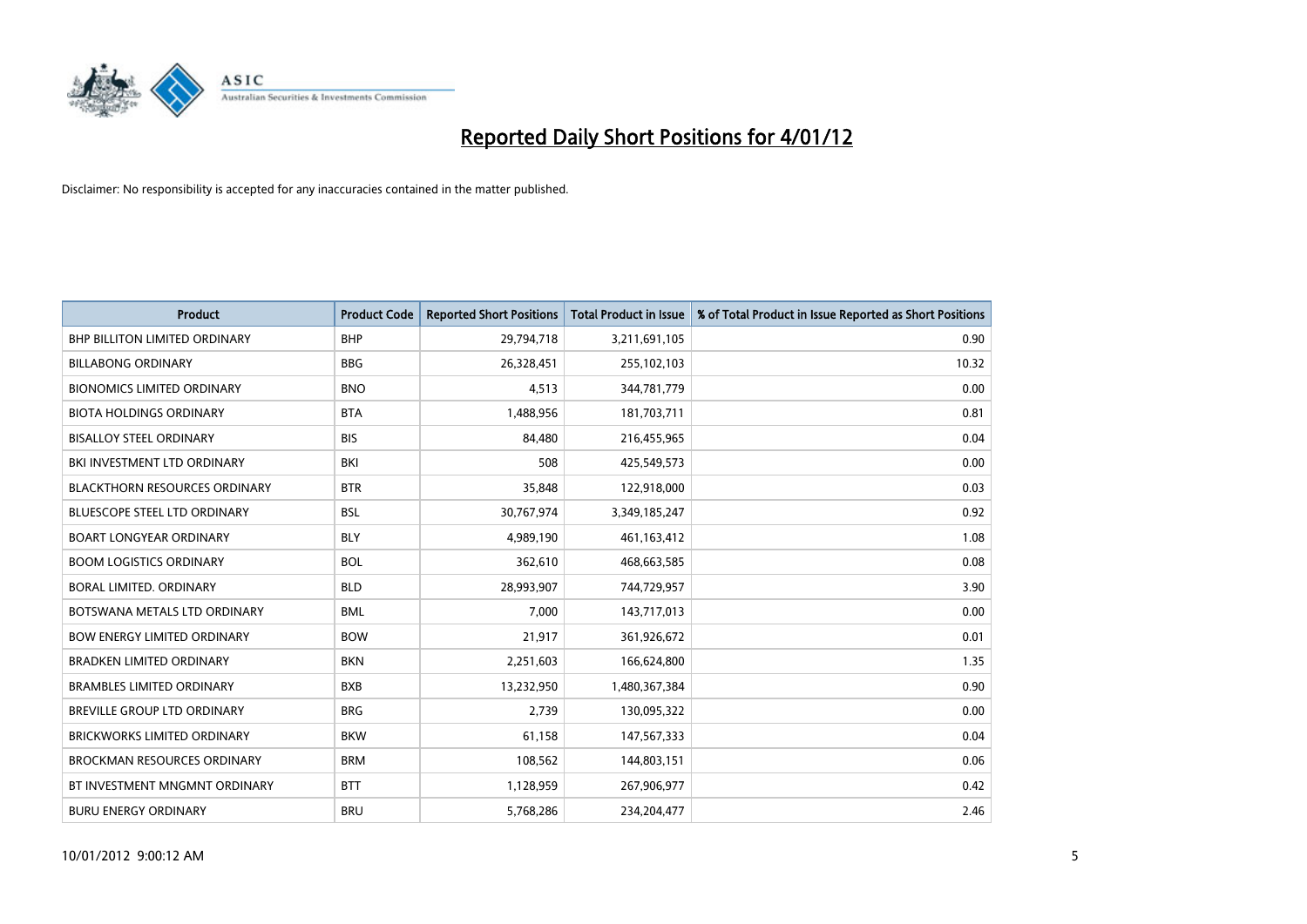

| <b>Product</b>                             | <b>Product Code</b> | <b>Reported Short Positions</b> | <b>Total Product in Issue</b> | % of Total Product in Issue Reported as Short Positions |
|--------------------------------------------|---------------------|---------------------------------|-------------------------------|---------------------------------------------------------|
| <b>BWP TRUST ORDINARY UNITS</b>            | <b>BWP</b>          | 336,451                         | 520,012,793                   | 0.07                                                    |
| CABCHARGE AUSTRALIA ORDINARY               | CAB                 | 540,887                         | 120,437,014                   | 0.45                                                    |
| <b>CALTEX AUSTRALIA ORDINARY</b>           | <b>CTX</b>          | 6,442,176                       | 270,000,000                   | 2.38                                                    |
| CAMPBELL BROTHERS ORDINARY                 | <b>CPB</b>          | 631,095                         | 67,503,411                    | 0.93                                                    |
| CAPE LAMBERT RES LTD ORDINARY              | <b>CFE</b>          | 761,667                         | 688,108,792                   | 0.10                                                    |
| CARABELLA RES LTD ORDINARY                 | <b>CLR</b>          | 3,217                           | 123,101,882                   | 0.00                                                    |
| <b>CARBON ENERGY ORDINARY</b>              | <b>CNX</b>          | 482.606                         | 768,126,960                   | 0.06                                                    |
| <b>CARDNO LIMITED ORDINARY</b>             | CDD                 | 11,903                          | 112,883,692                   | 0.00                                                    |
| CARNARVON PETROLEUM ORDINARY               | <b>CVN</b>          | 1,740,255                       | 693,320,634                   | 0.25                                                    |
| <b>CARNEGIE WAVE ENERGY ORDINARY</b>       | <b>CWE</b>          | 83,000                          | 901,487,627                   | 0.01                                                    |
| <b>CARPATHIAN RESOURCES ORDINARY</b>       | <b>CPN</b>          | 75,000                          | 304,535,101                   | 0.02                                                    |
| CARPENTARIA EXP. LTD ORDINARY              | CAP                 | 9.777                           | 98,991,301                    | 0.01                                                    |
| CARSALES.COM LTD ORDINARY                  | <b>CRZ</b>          | 12,861,606                      | 233,264,223                   | 5.53                                                    |
| <b>CASH CONVERTERS ORDINARY</b>            | CCV                 | 92,958                          | 379,761,025                   | 0.02                                                    |
| <b>CASPIAN OIL &amp; GAS ORDINARY</b>      | <b>CIG</b>          | 50,000                          | 1,331,500,513                 | 0.00                                                    |
| <b>CELLNET GROUP ORDINARY</b>              | <b>CLT</b>          | 1,342                           | 60,978,107                    | 0.00                                                    |
| CENTRAL PETROLEUM ORDINARY                 | <b>CTP</b>          | 11,455                          | 1,073,304,842                 | 0.00                                                    |
| <b>CENTRO PROPERTIES UNITS/ORD STAPLED</b> | <b>CNP</b>          | 2,537                           | 972,414,514                   | 0.00                                                    |
| CENTRO RETAIL AUST ORD/UNIT STAPLED SEC    | <b>CRF</b>          | 298,043                         | 1,340,723,189                 | 0.02                                                    |
| CENTRO RETAIL GROUP STAPLED SECURITIES     | <b>CER</b>          | 452.940                         | 2,286,399,424                 | 0.02                                                    |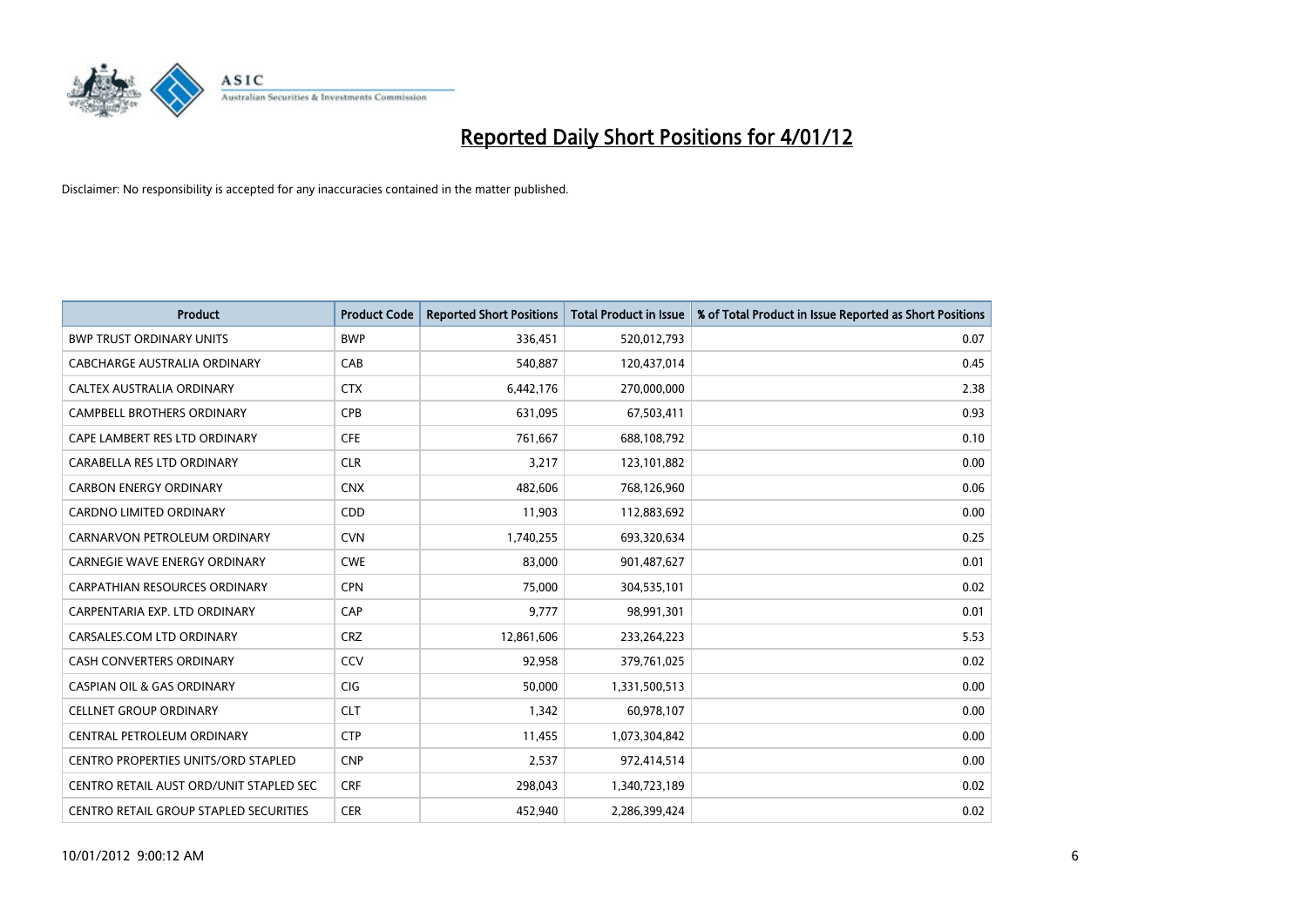

| <b>Product</b>                           | <b>Product Code</b> | <b>Reported Short Positions</b> | <b>Total Product in Issue</b> | % of Total Product in Issue Reported as Short Positions |
|------------------------------------------|---------------------|---------------------------------|-------------------------------|---------------------------------------------------------|
| <b>CERAMIC FUEL CELLS ORDINARY</b>       | <b>CFU</b>          | 380,306                         | 1,366,298,863                 | 0.03                                                    |
| <b>CFS RETAIL PROPERTY UNITS</b>         | <b>CFX</b>          | 84,675,026                      | 2,839,591,911                 | 2.98                                                    |
| <b>CGA MINING LIMITED ORDINARY</b>       | <b>CGX</b>          | 9,132                           | 333,475,726                   | 0.00                                                    |
| CHALICE GOLD MINES ORDINARY              | <b>CHN</b>          | 200                             | 250,030,886                   | 0.00                                                    |
| CHALLENGER DIV.PRO. STAPLED UNITS        | <b>CDI</b>          | 108,126                         | 883,903,667                   | 0.00                                                    |
| <b>CHALLENGER INFRAST, STAPLED UNITS</b> | <b>CIF</b>          | 71,859                          | 316,223,785                   | 0.02                                                    |
| <b>CHALLENGER LIMITED ORDINARY</b>       | <b>CGF</b>          | 6,346,987                       | 552,513,723                   | 1.16                                                    |
| CHANDLER MACLEOD LTD ORDINARY            | <b>CMG</b>          | 11,970                          | 466,466,720                   | 0.00                                                    |
| CHARTER HALL GROUP STAPLED US PROHIBIT.  | <b>CHC</b>          | 150,557                         | 308,055,896                   | 0.03                                                    |
| <b>CHARTER HALL OFFICE UNIT</b>          | CQ <sub>O</sub>     | 6,234,598                       | 493,319,730                   | 1.25                                                    |
| <b>CHARTER HALL RETAIL UNITS</b>         | <b>COR</b>          | 1,460,279                       | 299,628,571                   | 0.48                                                    |
| <b>CHORUS LIMITED ORDINARY</b>           | <b>CNU</b>          | 699,652                         | 385,082,123                   | 0.17                                                    |
| CITIGOLD CORP LTD ORDINARY               | <b>CTO</b>          | 1,582,665                       | 1,105,078,301                 | 0.14                                                    |
| CLINUVEL PHARMACEUT, ORDINARY            | <b>CUV</b>          | 4,127                           | 30,844,206                    | 0.01                                                    |
| <b>CLOUGH LIMITED ORDINARY</b>           | <b>CLO</b>          | 129,227                         | 769,416,269                   | 0.02                                                    |
| COAL OF AFRICA LTD ORDINARY              | <b>CZA</b>          | 190,208                         | 662,284,573                   | 0.03                                                    |
| <b>COALSPUR MINES LTD ORDINARY</b>       | <b>CPL</b>          | 830,582                         | 579,768,744                   | 0.14                                                    |
| COBAR CONSOLIDATED ORDINARY              | CCU                 | 33,968                          | 206,918,037                   | 0.02                                                    |
| COCA-COLA AMATIL ORDINARY                | <b>CCL</b>          | 10,557,458                      | 759,567,552                   | 1.37                                                    |
| <b>COCHLEAR LIMITED ORDINARY</b>         | <b>COH</b>          | 3,931,603                       | 56,902,433                    | 6.87                                                    |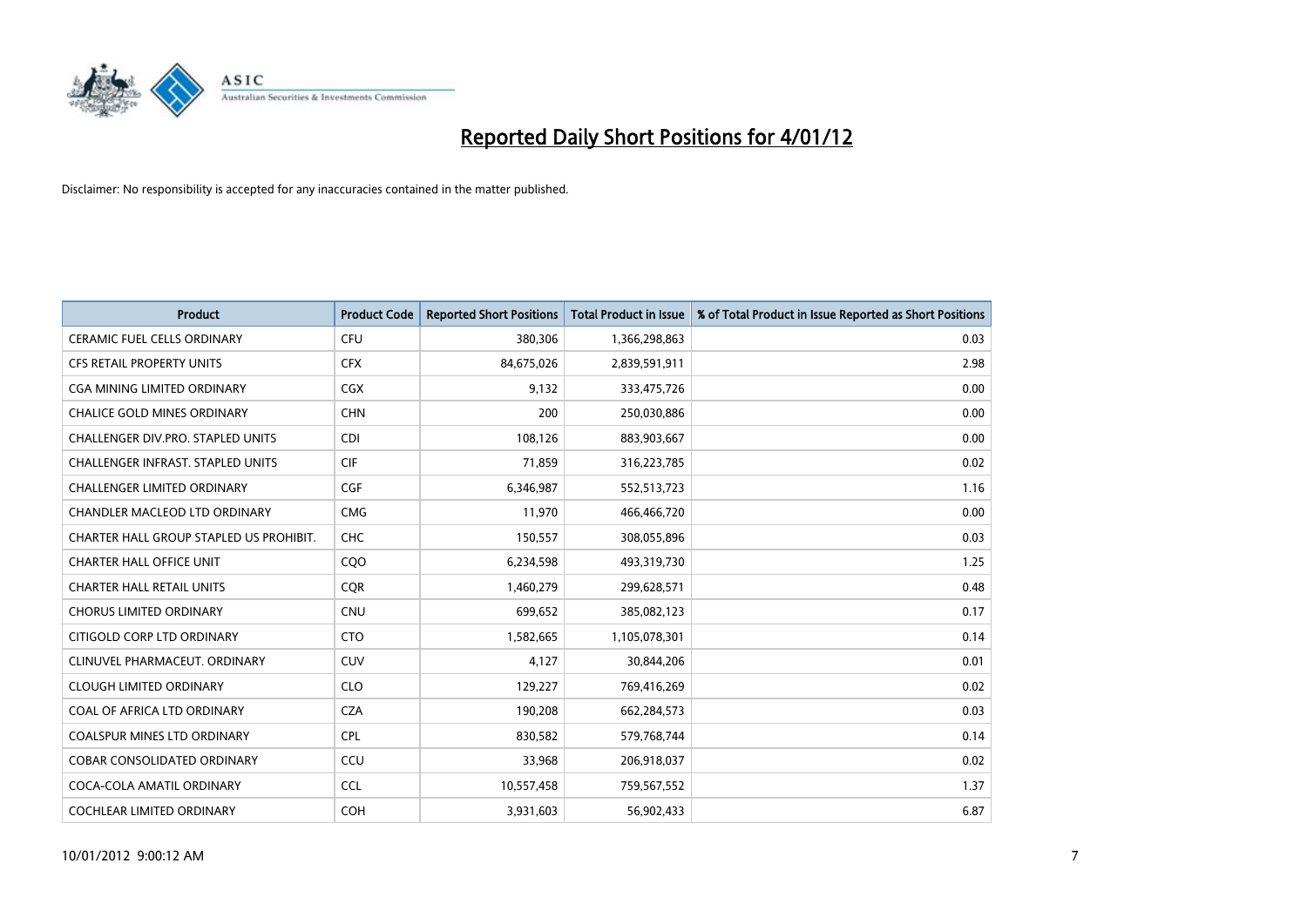

| <b>Product</b>                          | <b>Product Code</b> | <b>Reported Short Positions</b> | <b>Total Product in Issue</b> | % of Total Product in Issue Reported as Short Positions |
|-----------------------------------------|---------------------|---------------------------------|-------------------------------|---------------------------------------------------------|
| <b>COCKATOO COAL ORDINARY</b>           | <b>COK</b>          | 7,370,319                       | 1,016,196,908                 | 0.71                                                    |
| <b>COFFEY INTERNATIONAL ORDINARY</b>    | <b>COF</b>          | 8,666                           | 239,260,027                   | 0.00                                                    |
| <b>COKAL LTD ORDINARY</b>               | <b>CKA</b>          | 392,815                         | 384,039,702                   | 0.10                                                    |
| <b>COLLINS FOODS LTD ORDINARY</b>       | <b>CKF</b>          | 326                             | 93,000,003                    | 0.00                                                    |
| COMMONWEALTH BANK, ORDINARY             | <b>CBA</b>          | 32,710,459                      | 1,581,280,593                 | 2.05                                                    |
| <b>COMMONWEALTH PROP ORDINARY UNITS</b> | <b>CPA</b>          | 25,497,714                      | 2,458,123,552                 | 1.03                                                    |
| <b>COMPASS RESOURCES ORDINARY</b>       | <b>CMR</b>          | 115,000                         | 1,403,744,100                 | 0.00                                                    |
| <b>COMPUTERSHARE LTD ORDINARY</b>       | CPU                 | 6,780,710                       | 555,664,059                   | 1.20                                                    |
| CONSOLIDATED MEDIA. ORDINARY            | <b>CMI</b>          | 1,548,770                       | 561,834,996                   | 0.27                                                    |
| <b>CONTANGO MICROCAP ORDINARY</b>       | <b>CTN</b>          | 7,500                           | 147,467,406                   | 0.01                                                    |
| CONTINENTAL COAL LTD ORDINARY           | CCC                 | 48,735                          | 399,224,054                   | 0.01                                                    |
| <b>COOPER ENERGY LTD ORDINARY</b>       | <b>COE</b>          | 1,858,594                       | 292,576,001                   | 0.64                                                    |
| <b>COPPER STRIKE LTD ORDINARY</b>       | <b>CSE</b>          | 714                             | 129,455,571                   | 0.00                                                    |
| <b>CORDLIFE LIMITED ORDINARY</b>        | CBB                 |                                 | 150,887,354                   | 0.00                                                    |
| <b>CREDIT CORP GROUP ORDINARY</b>       | <b>CCP</b>          | 13,381                          | 45,571,114                    | 0.03                                                    |
| <b>CROMWELL PROP STAPLED SECURITIES</b> | <b>CMW</b>          | 82,780                          | 1,112,401,436                 | 0.01                                                    |
| <b>CROWN LIMITED ORDINARY</b>           | <b>CWN</b>          | 2,452,679                       | 728,394,185                   | 0.33                                                    |
| <b>CSG LIMITED ORDINARY</b>             | CSV                 | 551,932                         | 282,567,499                   | 0.19                                                    |
| <b>CSL LIMITED ORDINARY</b>             | <b>CSL</b>          | 5,616,592                       | 519,894,533                   | 1.06                                                    |
| <b>CSR LIMITED ORDINARY</b>             | <b>CSR</b>          | 20.776.474                      | 506,000,315                   | 4.10                                                    |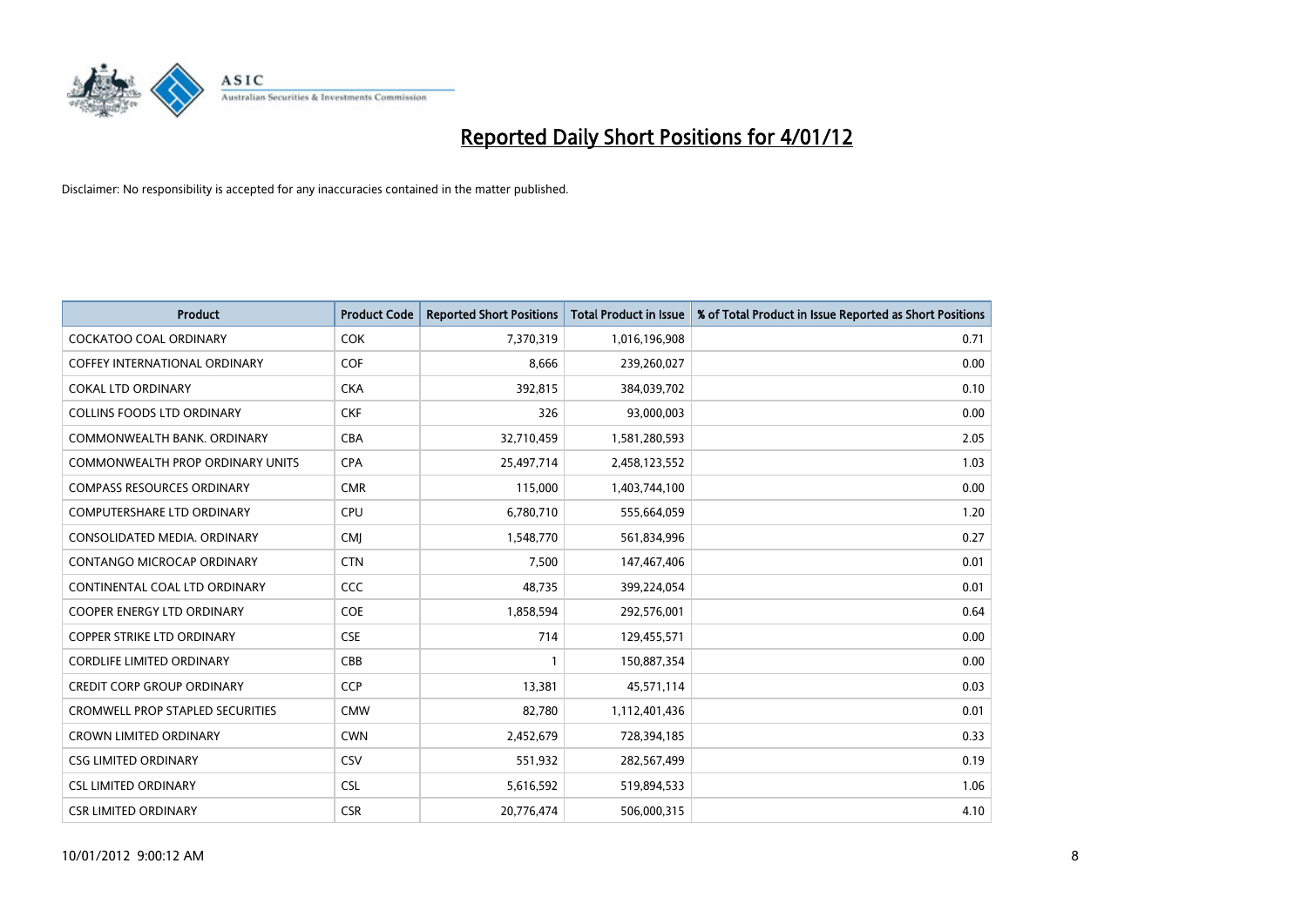

| <b>Product</b>                     | <b>Product Code</b> | <b>Reported Short Positions</b> | <b>Total Product in Issue</b> | % of Total Product in Issue Reported as Short Positions |
|------------------------------------|---------------------|---------------------------------|-------------------------------|---------------------------------------------------------|
| <b>CUDECO LIMITED ORDINARY</b>     | CDU                 | 2,315,194                       | 160,237,636                   | 1.43                                                    |
| <b>CUSTOMERS LIMITED ORDINARY</b>  | <b>CUS</b>          | 10,319                          | 134,869,357                   | 0.01                                                    |
| DART ENERGY LTD ORDINARY           | <b>DTE</b>          | 5,827,459                       | 734,931,470                   | 0.79                                                    |
| DAVID JONES LIMITED ORDINARY       | <b>DIS</b>          | 53,344,847                      | 524,940,325                   | 10.16                                                   |
| DECMIL GROUP LIMITED ORDINARY      | <b>DCG</b>          | 184,691                         | 165,692,757                   | 0.10                                                    |
| DEEP YELLOW LIMITED ORDINARY       | <b>DYL</b>          | 15,876                          | 1,128,736,403                 | 0.00                                                    |
| DEVINE LIMITED ORDINARY            | <b>DVN</b>          | 1,011                           | 158,730,556                   | 0.00                                                    |
| DEXUS PROPERTY GROUP STAPLED UNITS | <b>DXS</b>          | 21,639,288                      | 4,839,024,176                 | 0.45                                                    |
| DISCOVERY METALS LTD ORDINARY      | <b>DML</b>          | 8,221,759                       | 442,128,231                   | 1.87                                                    |
| DOMINO PIZZA ENTERPR ORDINARY      | <b>DMP</b>          | 41,611                          | 69,174,674                    | 0.06                                                    |
| DOWNER EDI LIMITED ORDINARY        | <b>DOW</b>          | 6,225,564                       | 429,100,296                   | 1.46                                                    |
| DRAGON MINING LTD ORDINARY         | <b>DRA</b>          | 8,000                           | 75,170,613                    | 0.01                                                    |
| DUET GROUP STAPLED US PROHIBIT.    | <b>DUE</b>          | 12,351,883                      | 1,091,628,341                 | 1.13                                                    |
| DULUXGROUP LIMITED ORDINARY        | <b>DLX</b>          | 11,652,074                      | 367,456,259                   | 3.16                                                    |
| <b>DWS LTD ORDINARY</b>            | <b>DWS</b>          | 1.841                           | 132,362,763                   | 0.00                                                    |
| ECHO ENTERTAINMENT ORDINARY        | <b>EGP</b>          | 4,218,839                       | 688,019,737                   | 0.60                                                    |
| <b>ELDERS LIMITED ORDINARY</b>     | <b>ELD</b>          | 15,750,996                      | 448,598,480                   | 3.50                                                    |
| ELDORADO GOLD CORP CDI 1:1         | EAU                 | 37,067                          | 9,175,768                     | 0.39                                                    |
| ELEMENTAL MINERALS ORDINARY        | <b>ELM</b>          | 520,595                         | 228,647,236                   | 0.21                                                    |
| ELEMENTOS LIMITED ORDINARY         | <b>ELT</b>          | 16                              | 82,383,526                    | 0.00                                                    |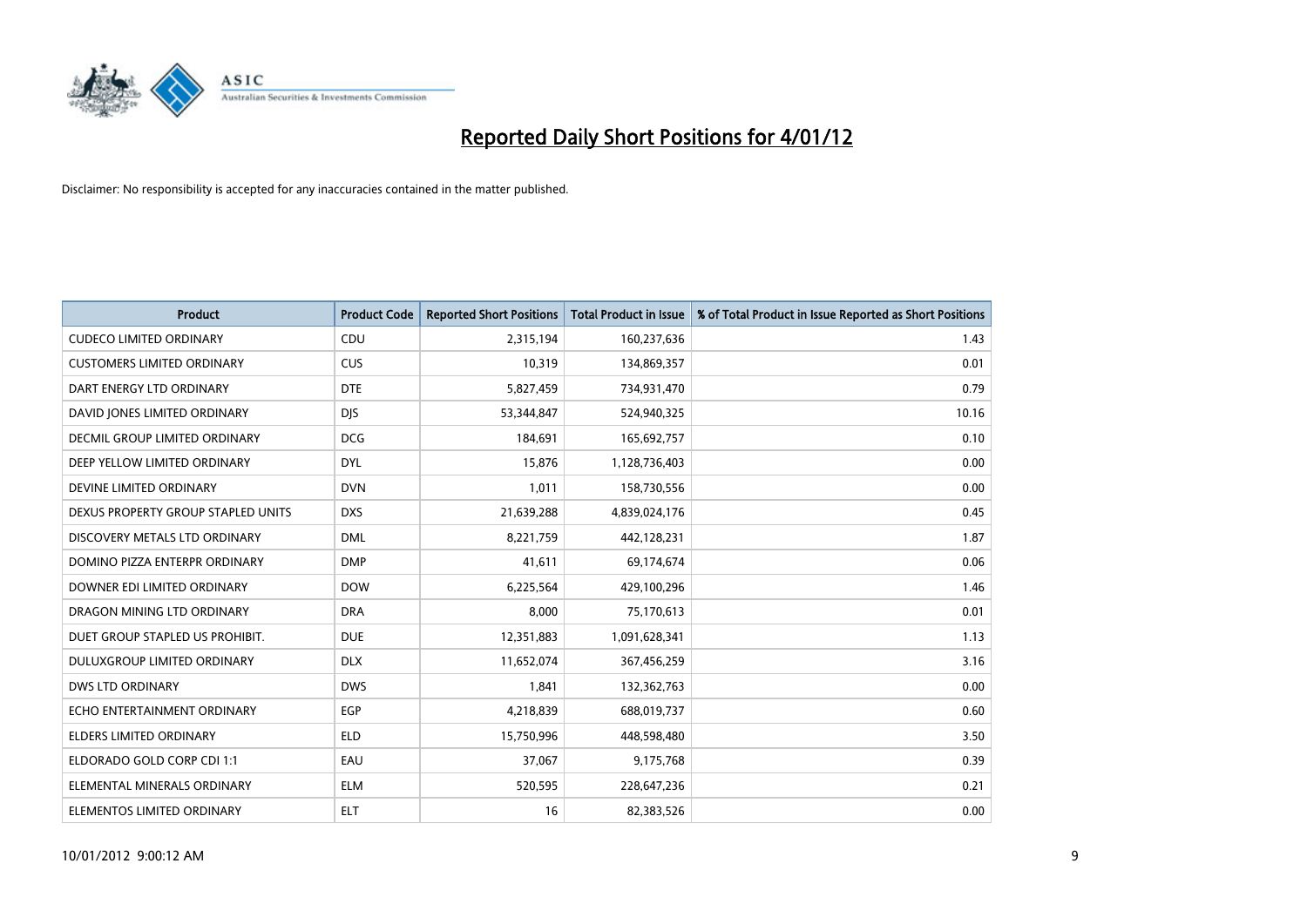

| <b>Product</b>                        | <b>Product Code</b> | <b>Reported Short Positions</b> | <b>Total Product in Issue</b> | % of Total Product in Issue Reported as Short Positions |
|---------------------------------------|---------------------|---------------------------------|-------------------------------|---------------------------------------------------------|
| ELIXIR PETROLEUM LTD ORDINARY         | <b>EXR</b>          | 324,400                         | 217,288,472                   | 0.15                                                    |
| <b>EMECO HOLDINGS ORDINARY</b>        | <b>EHL</b>          | 1,049,583                       | 631,237,586                   | 0.17                                                    |
| <b>EMMERSON RESOURCES ORDINARY</b>    | <b>ERM</b>          | 64.804                          | 257,244,302                   | 0.03                                                    |
| <b>ENDEAVOUR MIN CORP CDI 1:1</b>     | <b>EVR</b>          | 144,837                         | 129,197,662                   | 0.10                                                    |
| <b>ENERGY RESOURCES ORDINARY 'A'</b>  | <b>ERA</b>          | 3,437,694                       | 517,725,062                   | 0.64                                                    |
| <b>ENERGY WORLD CORPOR, ORDINARY</b>  | <b>EWC</b>          | 20,700,854                      | 1,734,166,672                 | 1.20                                                    |
| <b>ENTEK ENERGY LTD ORDINARY</b>      | ETE                 | 489,903                         | 510,657,387                   | 0.10                                                    |
| ENTELLECT LIMITED ORDINARY            | <b>ESN</b>          | 464,050                         | 985,337,932                   | 0.05                                                    |
| <b>ENVESTRA LIMITED ORDINARY</b>      | <b>ENV</b>          | 2,324,942                       | 1,547,890,032                 | 0.15                                                    |
| EVOLUTION MINING LTD ORDINARY         | <b>EVN</b>          | 1,538,892                       | 700,995,107                   | 0.21                                                    |
| EXOMA ENERGY LIMITED ORDINARY         | <b>EXE</b>          | 281,678                         | 417,357,759                   | 0.07                                                    |
| <b>EXTRACT RESOURCES ORDINARY</b>     | <b>EXT</b>          | 922,290                         | 251,159,163                   | 0.35                                                    |
| FAIRFAX MEDIA LTD ORDINARY            | <b>FXI</b>          | 282,312,625                     | 2,351,955,725                 | 12.00                                                   |
| <b>FANTASTIC HOLDINGS ORDINARY</b>    | <b>FAN</b>          | 1,220                           | 102,739,538                   | 0.00                                                    |
| FAR LTD ORDINARY                      | <b>FAR</b>          | 21,000,000                      | 2,150,080,157                 | 0.98                                                    |
| FISHER & PAYKEL APP. ORDINARY         | <b>FPA</b>          | 128,298                         | 724,235,162                   | 0.02                                                    |
| FISHER & PAYKEL H. ORDINARY           | <b>FPH</b>          | 1,999                           | 530,030,707                   | 0.00                                                    |
| FKP PROPERTY GROUP STAPLED SECURITIES | <b>FKP</b>          | 20,454,950                      | 1,197,968,723                 | 1.69                                                    |
| FLEETWOOD CORP ORDINARY               | <b>FWD</b>          | 240,371                         | 58,850,214                    | 0.41                                                    |
| FLETCHER BUILDING ORDINARY            | <b>FBU</b>          | 10,047,453                      | 680,739,504                   | 1.47                                                    |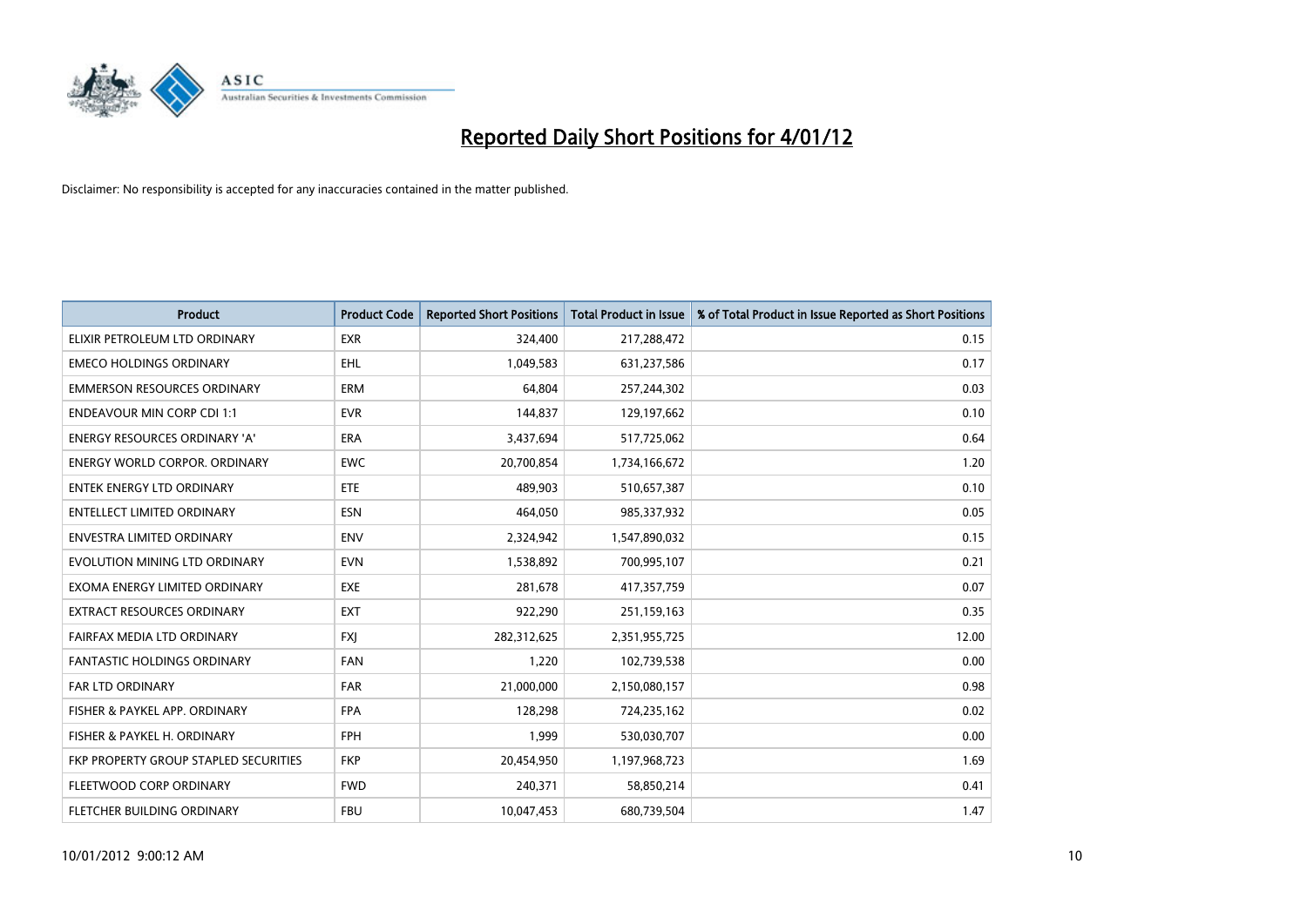

| <b>Product</b>                            | <b>Product Code</b> | <b>Reported Short Positions</b> | <b>Total Product in Issue</b> | % of Total Product in Issue Reported as Short Positions |
|-------------------------------------------|---------------------|---------------------------------|-------------------------------|---------------------------------------------------------|
| FLEXIGROUP LIMITED ORDINARY               | <b>FXL</b>          | 70,764                          | 279,268,329                   | 0.02                                                    |
| FLIGHT CENTRE ORDINARY                    | <b>FLT</b>          | 9,638,840                       | 100,005,264                   | 9.64                                                    |
| FLINDERS MINES LTD ORDINARY               | <b>FMS</b>          | 22,623,250                      | 1,821,300,404                 | 1.24                                                    |
| FOCUS MINERALS LTD ORDINARY               | <b>FML</b>          | 1,798,758                       | 4,320,773,701                 | 0.03                                                    |
| <b>FORGE GROUP LIMITED ORDINARY</b>       | FGE                 | 123,971                         | 83,429,014                    | 0.13                                                    |
| <b>FORTE ENERGY NL ORDINARY</b>           | <b>FTE</b>          | 2,667,039                       | 695,589,311                   | 0.38                                                    |
| <b>FORTESCUE METALS GRP ORDINARY</b>      | <b>FMG</b>          | 52,354,365                      | 3,113,798,659                 | 1.62                                                    |
| FTD CORPORATION ORDINARY                  | <b>FTD</b>          | 8,088                           | 1,824,664                     | 0.44                                                    |
| FUNTASTIC LIMITED ORDINARY                | <b>FUN</b>          | 322,528                         | 340,997,682                   | 0.09                                                    |
| <b>G.U.D. HOLDINGS ORDINARY</b>           | <b>GUD</b>          | 568,974                         | 70,107,387                    | 0.79                                                    |
| <b>GALAXY RESOURCES ORDINARY</b>          | GXY                 | 2,709,655                       | 323,327,000                   | 0.81                                                    |
| <b>GEODYNAMICS LIMITED ORDINARY</b>       | GDY                 | 34,226                          | 363,690,627                   | 0.01                                                    |
| <b>GINDALBIE METALS LTD ORDINARY</b>      | <b>GBG</b>          | 27,868,994                      | 1,247,487,454                 | 2.21                                                    |
| <b>GLOBAL MINING ORDINARY</b>             | GMI                 | 8,951                           | 182,363,570                   | 0.00                                                    |
| <b>GLOUCESTER COAL ORDINARY</b>           | GCL                 | 5,281,766                       | 202,905,967                   | 2.61                                                    |
| <b>GME RESOURCES LTD ORDINARY</b>         | <b>GME</b>          | 800                             | 322,635,902                   | 0.00                                                    |
| <b>GOLD ROAD RES LTD ORDINARY</b>         | GOR                 | 90,431                          | 389,650,665                   | 0.02                                                    |
| <b>GOLDEN WEST RESOURCE ORDINARY</b>      | <b>GWR</b>          | 1,617                           | 192,082,567                   | 0.00                                                    |
| <b>GOODMAN FIELDER, ORDINARY</b>          | <b>GFF</b>          | 73,213,034                      | 1,955,559,207                 | 3.74                                                    |
| <b>GOODMAN GROUP STAPLED US PROHIBIT.</b> | <b>GMG</b>          | 44,192,537                      | 7,699,816,741                 | 0.56                                                    |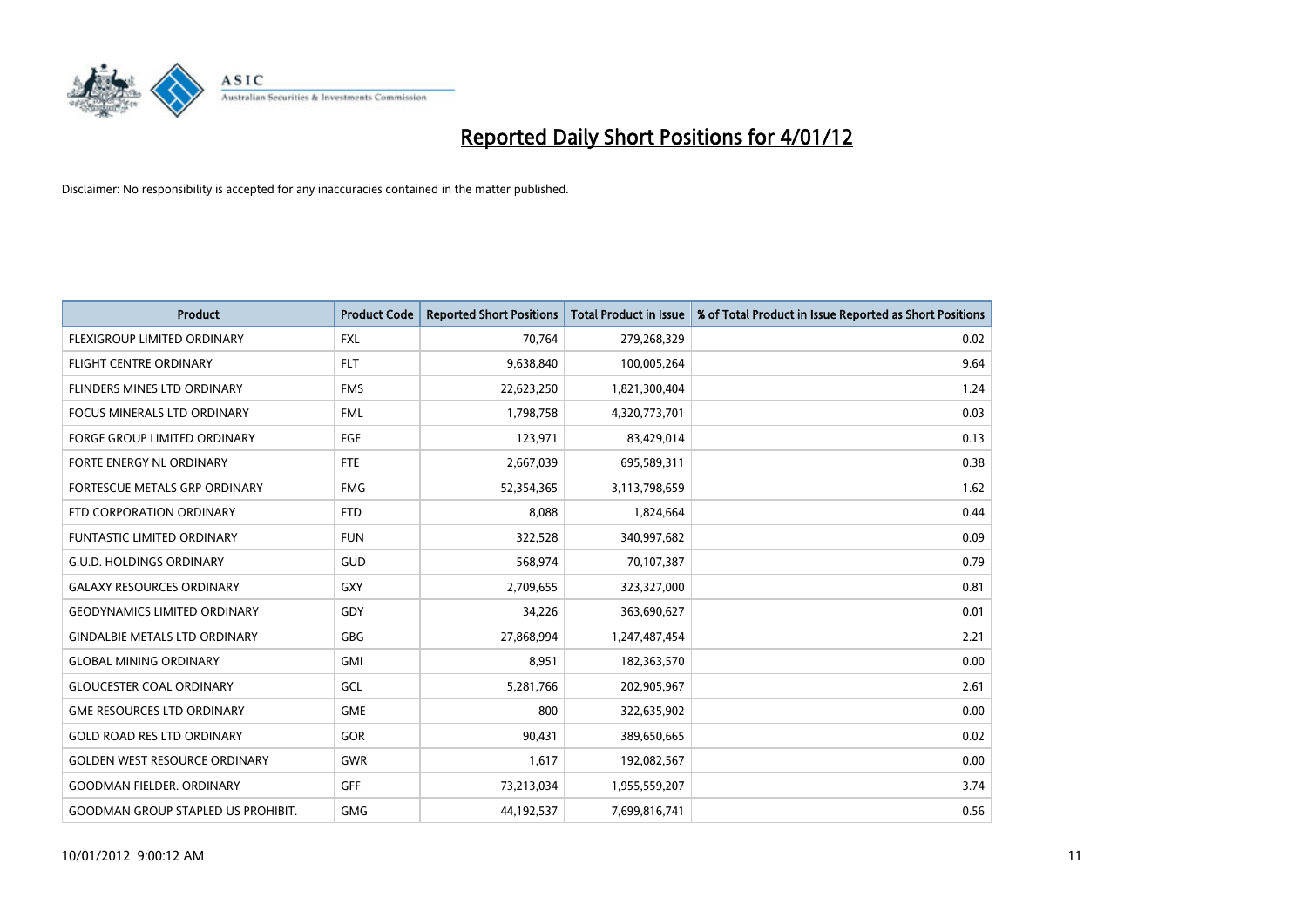

| <b>Product</b>                               | <b>Product Code</b> | <b>Reported Short Positions</b> | <b>Total Product in Issue</b> | % of Total Product in Issue Reported as Short Positions |
|----------------------------------------------|---------------------|---------------------------------|-------------------------------|---------------------------------------------------------|
| <b>GPT GROUP STAPLED SEC.</b>                | GPT                 | 22,261,487                      | 1,817,396,432                 | 1.20                                                    |
| <b>GRAINCORP LIMITED A CLASS ORDINARY</b>    | <b>GNC</b>          | 602,853                         | 198,318,900                   | 0.30                                                    |
| <b>GRANGE RESOURCES, ORDINARY</b>            | <b>GRR</b>          | 354,780                         | 1,153,937,134                 | 0.03                                                    |
| <b>GREENCAP LIMITED ORDINARY</b>             | GCG                 | 1                               | 262,515,385                   | 0.00                                                    |
| <b>GREENLAND MIN EN LTD ORDINARY</b>         | GGG                 | 3,307,285                       | 416,390,488                   | 0.77                                                    |
| <b>GRYPHON MINERALS LTD ORDINARY</b>         | GRY                 | 1,554,980                       | 348,164,983                   | 0.44                                                    |
| <b>GUILDFORD COAL LTD ORDINARY</b>           | <b>GUF</b>          | 1,388,803                       | 230,523,734                   | 0.60                                                    |
| <b>GUINNESS PEAT GROUP. CDI 1:1</b>          | GPG                 | 54                              | 282,655,688                   | 0.00                                                    |
| <b>GUNNS LIMITED ORDINARY</b>                | <b>GNS</b>          | 40,651,817                      | 848,401,559                   | 4.77                                                    |
| <b>GWA GROUP LTD ORDINARY</b>                | <b>GWA</b>          | 11,696,709                      | 301,525,014                   | 3.88                                                    |
| <b>HARVEY NORMAN ORDINARY</b>                | <b>HVN</b>          | 60,019,847                      | 1,062,316,784                 | 5.63                                                    |
| HASTIE GROUP LIMITED ORDINARY                | <b>HST</b>          | 232,275                         | 137,353,504                   | 0.16                                                    |
| <b>HASTINGS DIVERSIFIED STAPLED SECURITY</b> | <b>HDF</b>          | 2,721,305                       | 530,001,072                   | 0.50                                                    |
| <b>HEARTWARE INT INC CDI 35:1</b>            | <b>HIN</b>          | 272,008                         | 43,772,855                    | 0.62                                                    |
| <b>HENDERSON GROUP CDI 1:1</b>               | <b>HGG</b>          | 11,511,003                      | 668,374,277                   | 1.72                                                    |
| HFA HOLDINGS LIMITED ORDINARY                | <b>HFA</b>          | 16,273                          | 117,332,831                   | 0.01                                                    |
| <b>HIGHLANDS PACIFIC ORDINARY</b>            | <b>HIG</b>          | 2,425,681                       | 686,082,148                   | 0.35                                                    |
| HILLGROVE RES LTD ORDINARY                   | <b>HGO</b>          | 7,285,121                       | 793,698,575                   | 0.91                                                    |
| HILLS HOLDINGS LTD ORDINARY                  | <b>HIL</b>          | 3,983,583                       | 246,349,244                   | 1.60                                                    |
| HORIZON OIL LIMITED ORDINARY                 | <b>HZN</b>          | 19,325,115                      | 1,130,811,515                 | 1.71                                                    |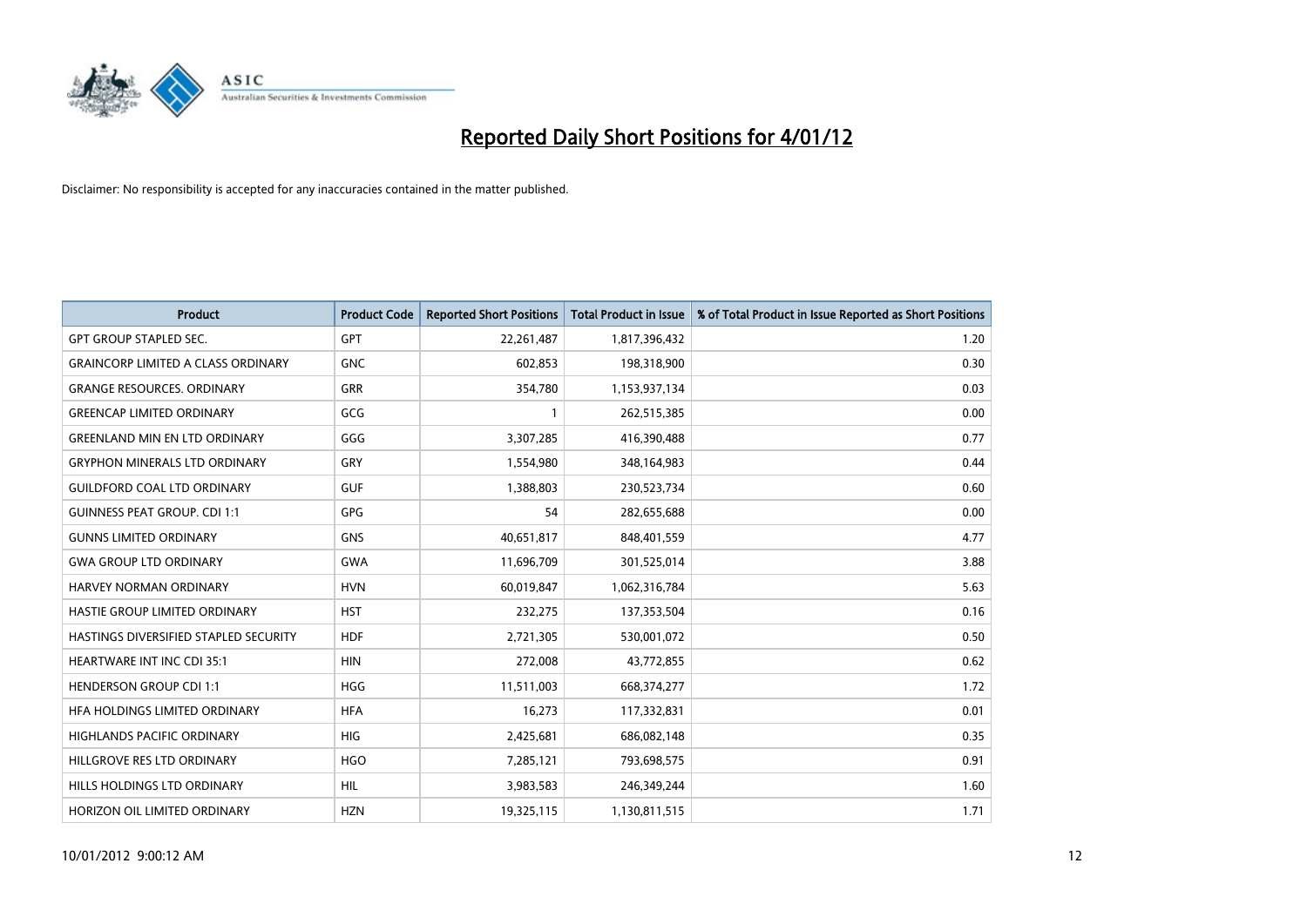

| <b>Product</b>                                | <b>Product Code</b> | <b>Reported Short Positions</b> | <b>Total Product in Issue</b> | % of Total Product in Issue Reported as Short Positions |
|-----------------------------------------------|---------------------|---------------------------------|-------------------------------|---------------------------------------------------------|
| HUNNU COAL LIMITED ORDINARY                   | <b>HUN</b>          | 14,613                          | 218,565,002                   | 0.00                                                    |
| ICON ENERGY LIMITED ORDINARY                  | <b>ICN</b>          | 2,130                           | 469,301,394                   | 0.00                                                    |
| <b>IINET LIMITED ORDINARY</b>                 | <b>IIN</b>          | 137,128                         | 148,654,401                   | 0.09                                                    |
| ILUKA RESOURCES ORDINARY                      | ILU                 | 11,948,405                      | 418,700,517                   | 2.83                                                    |
| <b>IMDEX LIMITED ORDINARY</b>                 | <b>IMD</b>          | 1,605,644                       | 204,447,435                   | 0.79                                                    |
| IMF (AUSTRALIA) LTD ORDINARY                  | <b>IMF</b>          | 330,821                         | 123,828,193                   | 0.26                                                    |
| <b>IMX RESOURCES LTD ORDINARY</b>             | <b>IXR</b>          | 20.000                          | 262,612,803                   | 0.01                                                    |
| <b>INCITEC PIVOT ORDINARY</b>                 | IPL                 | 3,231,698                       | 1,628,730,107                 | 0.18                                                    |
| INDEPENDENCE GROUP ORDINARY                   | <b>IGO</b>          | 6,289,041                       | 232,525,035                   | 2.69                                                    |
| <b>INDOPHIL RESOURCES ORDINARY</b>            | <b>IRN</b>          | 1,453,381                       | 1,062,104,527                 | 0.12                                                    |
| <b>INDUSTREA LIMITED ORDINARY</b>             | IDL                 | 1,120,140                       | 368,992,435                   | 0.30                                                    |
| <b>INFIGEN ENERGY STAPLED SECURITIES</b>      | <b>IFN</b>          | 5,641,297                       | 762,265,972                   | 0.75                                                    |
| ING RE COM GROUP STAPLED SECURITIES           | <b>ILF</b>          | 3,583                           | 441,029,194                   | 0.00                                                    |
| <b>INSURANCE AUSTRALIA ORDINARY</b>           | IAG                 | 5,360,129                       | 2,079,034,021                 | 0.25                                                    |
| <b>INTEGRA MINING LTD, ORDINARY</b>           | <b>IGR</b>          | 5,964,014                       | 846,293,881                   | 0.71                                                    |
| <b>INTREPID MINES ORDINARY</b>                | <b>IAU</b>          | 3,232,277                       | 523,813,947                   | 0.63                                                    |
| <b>INVESTA OFFICE FUND STAPLED SECURITIES</b> | <b>IOF</b>          | 8,430,255                       | 2,657,463,999                 | 0.30                                                    |
| <b>INVOCARE LIMITED ORDINARY</b>              | IVC                 | 1,881,845                       | 110,030,298                   | 1.70                                                    |
| <b>ION LIMITED ORDINARY</b>                   | <b>ION</b>          | 164,453                         | 256,365,105                   | 0.06                                                    |
| <b>IOOF HOLDINGS LTD ORDINARY</b>             | <b>IFL</b>          | 1,030,927                       | 229.794.395                   | 0.45                                                    |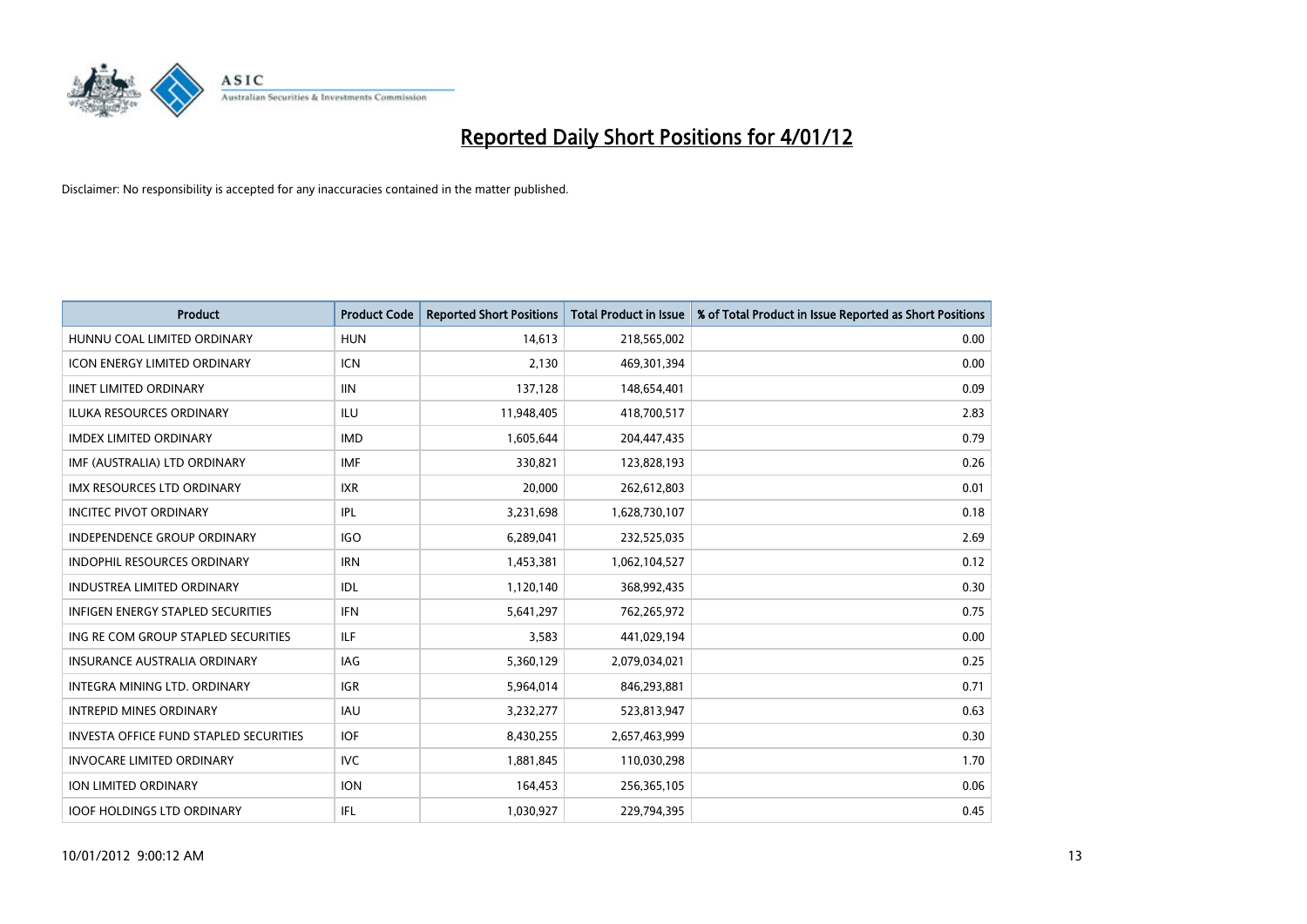

| <b>Product</b>                            | <b>Product Code</b> | <b>Reported Short Positions</b> | <b>Total Product in Issue</b> | % of Total Product in Issue Reported as Short Positions |
|-------------------------------------------|---------------------|---------------------------------|-------------------------------|---------------------------------------------------------|
| <b>IRESS MARKET TECH. ORDINARY</b>        | <b>IRE</b>          | 1,429,708                       | 127,036,010                   | 1.12                                                    |
| <b>IRON ORE HOLDINGS ORDINARY</b>         | <b>IOH</b>          | 17,125                          | 166,087,005                   | 0.01                                                    |
| ISHARES MSCI AUS 200 ISHARES MSCI AUS 200 | <b>IOZ</b>          | 74,077                          | 2,927,373                     | 2.53                                                    |
| ISHARES MSCI EM MKTS CDI 1:1              | <b>IEM</b>          | 22,011                          | 425,700,000                   | 0.01                                                    |
| ISHARES S&P HIGH DIV ISHARES S&P HIGH DIV | <b>IHD</b>          | 100.000                         | 2,503,027                     | 4.00                                                    |
| ISHARES SMALL ORDS ISHARES SMALL ORDS     | <b>ISO</b>          | 933,642                         | 5,403,165                     | 17.28                                                   |
| <b>IVANHOE AUSTRALIA ORDINARY</b>         | <b>IVA</b>          | 1,746,577                       | 552,385,295                   | 0.30                                                    |
| JAMES HARDIE INDUST CHESS DEPOSITARY INT  | <b>IHX</b>          | 18,473,376                      | 435,721,099                   | 4.21                                                    |
| <b>JAMESON RESOURCES ORDINARY</b>         | <b>JAL</b>          | 1,600,000                       | 124,783,676                   | 1.28                                                    |
| <b>IB HI-FI LIMITED ORDINARY</b>          | <b>IBH</b>          | 21,311,604                      | 98,833,643                    | 21.57                                                   |
| <b>KAGARA LTD ORDINARY</b>                | KZL                 | 12,229,994                      | 798,953,117                   | 1.54                                                    |
| KAROON GAS AUSTRALIA ORDINARY             | <b>KAR</b>          | 3,041,713                       | 221,420,769                   | 1.37                                                    |
| KATHMANDU HOLD LTD ORDINARY               | <b>KMD</b>          | 1,909,311                       | 200,000,000                   | 0.95                                                    |
| <b>KBL MINING LIMITED ORDINARY</b>        | <b>KBL</b>          | 1,820                           | 168,032,869                   | 0.00                                                    |
| <b>KEYBRIDGE CAPITAL ORDINARY</b>         | <b>KBC</b>          | 6,000                           | 172,070,564                   | 0.00                                                    |
| KINGSGATE CONSOLID, ORDINARY              | <b>KCN</b>          | 3,557,785                       | 140,872,908                   | 2.52                                                    |
| KINGSROSE MINING LTD ORDINARY             | <b>KRM</b>          | 773,834                         | 271,485,968                   | 0.28                                                    |
| LEIGHTON HOLDINGS ORDINARY                | LEI                 | 6,035,059                       | 337,087,596                   | 1.76                                                    |
| LEND LEASE GROUP UNIT/ORD STAPLED         | LLC                 | 1,195,868                       | 571,804,090                   | 0.19                                                    |
| LINC ENERGY LTD ORDINARY                  | <b>LNC</b>          | 6.881.222                       | 504,487,631                   | 1.34                                                    |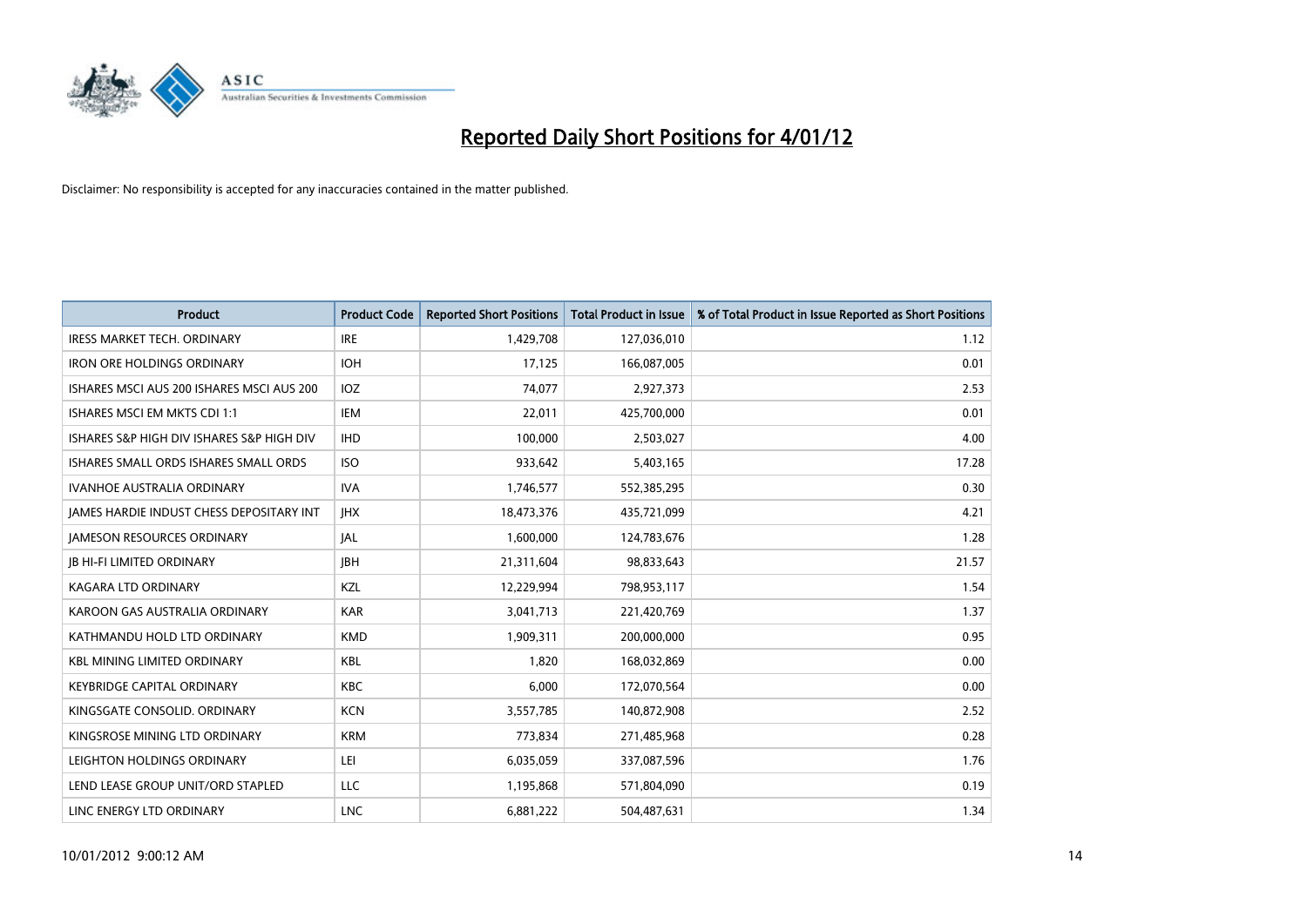

| <b>Product</b>                        | <b>Product Code</b> | <b>Reported Short Positions</b> | <b>Total Product in Issue</b> | % of Total Product in Issue Reported as Short Positions |
|---------------------------------------|---------------------|---------------------------------|-------------------------------|---------------------------------------------------------|
| LIQUEFIED NATURAL ORDINARY            | <b>LNG</b>          | 272,800                         | 267,699,015                   | 0.10                                                    |
| LYNAS CORPORATION ORDINARY            | <b>LYC</b>          | 134,629,496                     | 1,713,846,913                 | 7.85                                                    |
| M2 TELECOMMUNICATION ORDINARY         | <b>MTU</b>          | 289,081                         | 124,493,385                   | 0.22                                                    |
| MACA LIMITED ORDINARY                 | <b>MLD</b>          | 2,000                           | 150,000,000                   | 0.00                                                    |
| <b>MACMAHON HOLDINGS ORDINARY</b>     | <b>MAH</b>          | 2,466,585                       | 738,631,705                   | 0.34                                                    |
| MACO ATLAS ROADS GRP ORDINARY STAPLED | <b>MOA</b>          | 12,668,522                      | 464,279,594                   | 2.73                                                    |
| MACQUARIE GROUP LTD ORDINARY          | <b>MOG</b>          | 6,946,575                       | 348,580,949                   | 1.97                                                    |
| <b>MARENGO MINING ORDINARY</b>        | <b>MGO</b>          | 39,850                          | 1,002,399,863                 | 0.00                                                    |
| MATRIX C & E LTD ORDINARY             | <b>MCE</b>          | 581,511                         | 77,081,507                    | 0.75                                                    |
| MCMILLAN SHAKESPEARE ORDINARY         | <b>MMS</b>          | 101,465                         | 70,639,319                    | 0.14                                                    |
| MCPHERSON'S LTD ORDINARY              | <b>MCP</b>          | 16,360                          | 72,401,758                    | 0.02                                                    |
| MEDUSA MINING LTD ORDINARY            | <b>MML</b>          | 1,484,912                       | 188,903,911                   | 0.78                                                    |
| MELBOURNE IT LIMITED ORDINARY         | <b>MLB</b>          | 136,142                         | 81,352,178                    | 0.17                                                    |
| MEO AUSTRALIA LTD ORDINARY            | <b>MEO</b>          | 9,487,998                       | 539,913,260                   | 1.75                                                    |
| <b>MERMAID MARINE ORDINARY</b>        | <b>MRM</b>          | 268,733                         | 217,833,136                   | 0.12                                                    |
| MESOBLAST LIMITED ORDINARY            | <b>MSB</b>          | 8,810,021                       | 280,425,258                   | 3.15                                                    |
| METALS X LIMITED ORDINARY             | <b>MLX</b>          | 665,340                         | 1,325,670,714                 | 0.06                                                    |
| METCASH LIMITED ORDINARY              | <b>MTS</b>          | 29,091,721                      | 771,343,404                   | 3.74                                                    |
| METGASCO LIMITED ORDINARY             | <b>MEL</b>          | 325,814                         | 338,958,156                   | 0.10                                                    |
| <b>METMINCO LIMITED ORDINARY</b>      | <b>MNC</b>          | 932.825                         | 1,674,466,146                 | 0.05                                                    |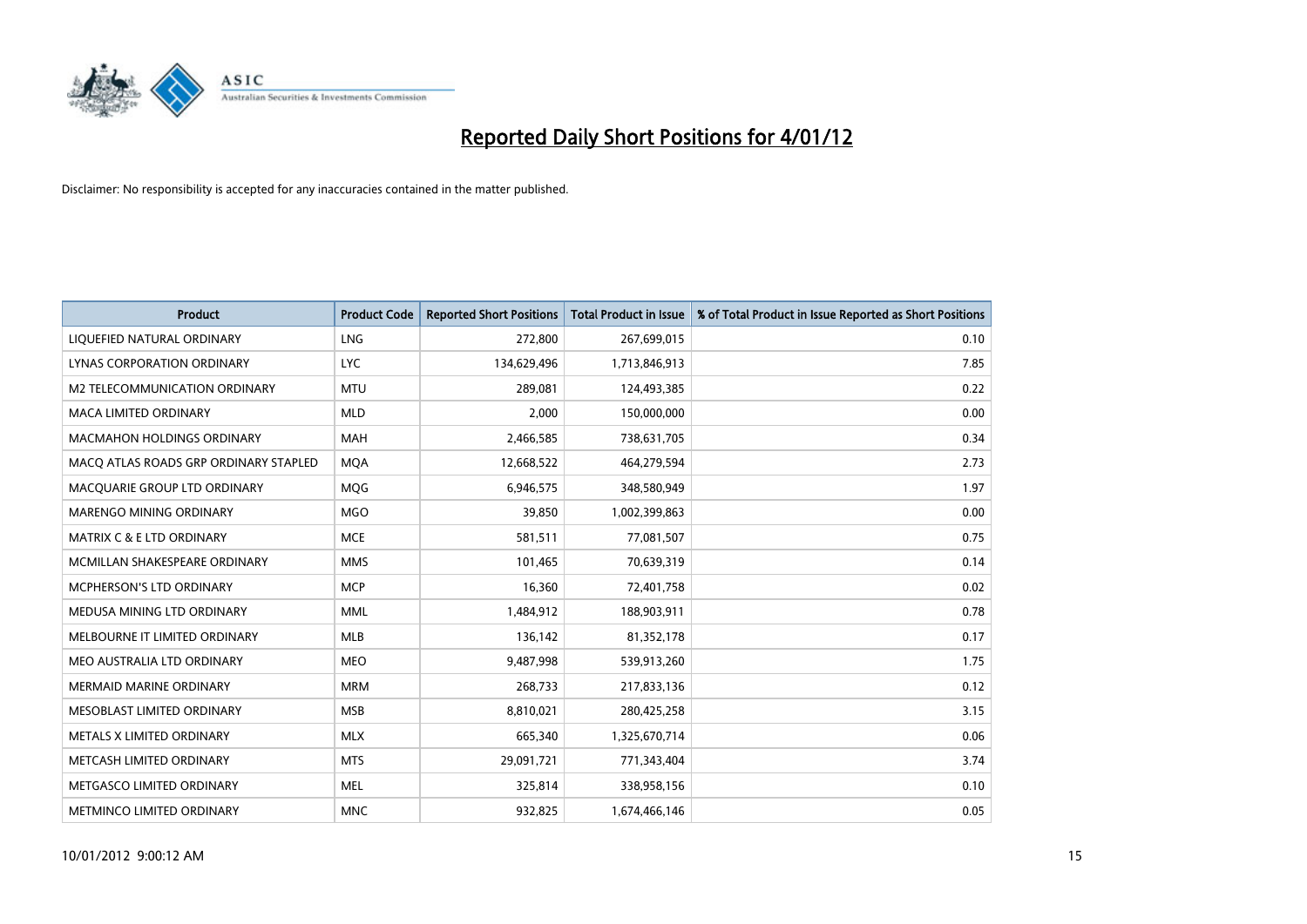

| <b>Product</b>                    | <b>Product Code</b> | <b>Reported Short Positions</b> | <b>Total Product in Issue</b> | % of Total Product in Issue Reported as Short Positions |
|-----------------------------------|---------------------|---------------------------------|-------------------------------|---------------------------------------------------------|
| MHM METALS LIMITED ORDINARY       | <b>MHM</b>          | 197,256                         | 103,077,736                   | 0.19                                                    |
| MICLYN EXP OFFSHR ORDINARY        | <b>MIO</b>          | 24,347                          | 278,515,705                   | 0.01                                                    |
| MINCOR RESOURCES NL ORDINARY      | <b>MCR</b>          | 1,076,517                       | 196,060,804                   | 0.54                                                    |
| MINEMAKERS LIMITED ORDINARY       | <b>MAK</b>          | 36,962                          | 228,236,727                   | 0.02                                                    |
| MINERAL DEPOSITS ORDINARY         | <b>MDL</b>          | 147,325                         | 83,538,786                    | 0.18                                                    |
| MINERAL RESOURCES, ORDINARY       | <b>MIN</b>          | 856,877                         | 184,471,989                   | 0.47                                                    |
| MIRABELA NICKEL LTD ORDINARY      | <b>MBN</b>          | 12,256,844                      | 491,781,237                   | 2.50                                                    |
| MIRVAC GROUP STAPLED SECURITIES   | <b>MGR</b>          | 29,512,763                      | 3,416,996,915                 | 0.83                                                    |
| <b>MOLOPO ENERGY LTD ORDINARY</b> | <b>MPO</b>          | 1,458,418                       | 245,579,810                   | 0.59                                                    |
| MOLY MINES LIMITED ORDINARY       | <b>MOL</b>          | 74,600                          | 384,893,989                   | 0.02                                                    |
| MONADELPHOUS GROUP ORDINARY       | <b>MND</b>          | 1,496,921                       | 88,674,327                    | 1.68                                                    |
| MORTGAGE CHOICE LTD ORDINARY      | <b>MOC</b>          | 1,662,166                       | 119,948,255                   | 1.39                                                    |
| MOUNT GIBSON IRON ORDINARY        | <b>MGX</b>          | 4,324,985                       | 1,082,570,693                 | 0.38                                                    |
| MSF SUGAR LIMITED ORDINARY        | <b>MSF</b>          | 14,587                          | 69,248,422                    | 0.02                                                    |
| MULTIPLEX SITES SITES             | <b>MXUPA</b>        | 22                              | 4,500,000                     | 0.00                                                    |
| MURCHISON METALS LTD ORDINARY     | <b>MMX</b>          | 6,628,829                       | 442,437,524                   | 1.50                                                    |
| MYER HOLDINGS LTD ORDINARY        | <b>MYR</b>          | 75,125,025                      | 583,384,551                   | 12.85                                                   |
| MYSTATE LIMITED ORDINARY          | <b>MYS</b>          | 3,638                           | 86,963,862                    | 0.00                                                    |
| NATIONAL AUST. BANK ORDINARY      | <b>NAB</b>          | 14,501,604                      | 2,238,481,005                 | 0.61                                                    |
| NATURAL FUEL LIMITED ORDINARY     | <b>NFL</b>          | 1                               | 1,121,912                     | 0.00                                                    |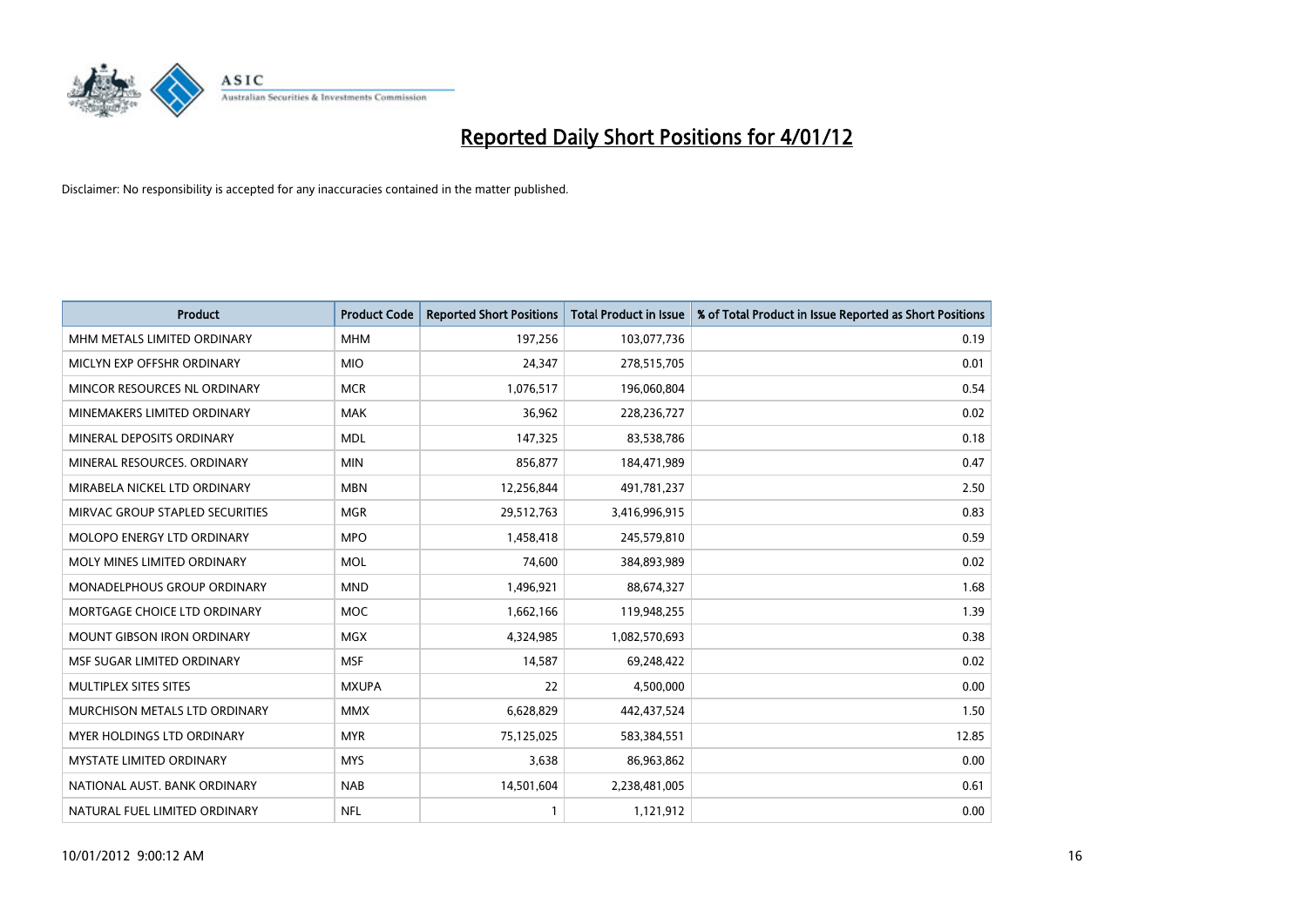

| <b>Product</b>                        | <b>Product Code</b> | <b>Reported Short Positions</b> | <b>Total Product in Issue</b> | % of Total Product in Issue Reported as Short Positions |
|---------------------------------------|---------------------|---------------------------------|-------------------------------|---------------------------------------------------------|
| NAVIGATOR RESOURCES ORDINARY          | <b>NAV</b>          | 500                             | 2,222,216,576                 | 0.00                                                    |
| NAVITAS LIMITED ORDINARY              | <b>NVT</b>          | 3,606,705                       | 375,318,628                   | 0.93                                                    |
| NEON ENERGY LIMITED ORDINARY          | <b>NEN</b>          | 57,785                          | 434,114,520                   | 0.01                                                    |
| NEPTUNE MARINE ORDINARY               | <b>NMS</b>          | 182,253                         | 1,748,545,632                 | 0.01                                                    |
| NEW HOPE CORPORATION ORDINARY         | <b>NHC</b>          | 122,966                         | 830,230,549                   | 0.01                                                    |
| NEWCREST MINING ORDINARY              | <b>NCM</b>          | 1,485,812                       | 765,849,811                   | 0.16                                                    |
| NEWS CORP A NON-VOTING CDI            | <b>NWSLV</b>        | 2,889,986                       | 1,687,908,437                 | 0.17                                                    |
| NEWS CORP B VOTING CDI                | <b>NWS</b>          | 3,029,017                       | 798,520,953                   | 0.39                                                    |
| NEXBIS LIMITED ORDINARY               | <b>NBS</b>          | 63,733                          | 798,356,704                   | 0.01                                                    |
| NEXTDC LIMITED ORDINARY               | <b>NXT</b>          | 17,142                          | 123,533,558                   | 0.01                                                    |
| NEXUS ENERGY LIMITED ORDINARY         | <b>NXS</b>          | 3,664,933                       | 1,326,821,159                 | 0.27                                                    |
| NIB HOLDINGS LIMITED ORDINARY         | <b>NHF</b>          | 215,874                         | 466,733,110                   | 0.04                                                    |
| NIDO PETROLEUM ORDINARY               | <b>NDO</b>          | 450,529                         | 1,389,163,151                 | 0.03                                                    |
| NOBLE MINERAL RES ORDINARY            | <b>NMG</b>          | 1,192,588                       | 523,312,570                   | 0.23                                                    |
| NORTHERN IRON LTD ORDINARY            | <b>NFE</b>          | 751,142                         | 369,980,113                   | 0.20                                                    |
| NRW HOLDINGS LIMITED ORDINARY         | <b>NWH</b>          | 489,481                         | 278,888,011                   | 0.17                                                    |
| NUCOAL RESOURCES NL ORDINARY          | <b>NCR</b>          | 12,697                          | 441,150,707                   | 0.00                                                    |
| NUFARM LIMITED ORDINARY               | <b>NUF</b>          | 3,906,907                       | 261,947,565                   | 1.49                                                    |
| OAKTON LIMITED ORDINARY               | <b>OKN</b>          | 603,278                         | 93,800,235                    | 0.64                                                    |
| OCEANAGOLD CORP. CHESS DEPOSITARY INT | <b>OGC</b>          | 913,397                         | 262,642,606                   | 0.34                                                    |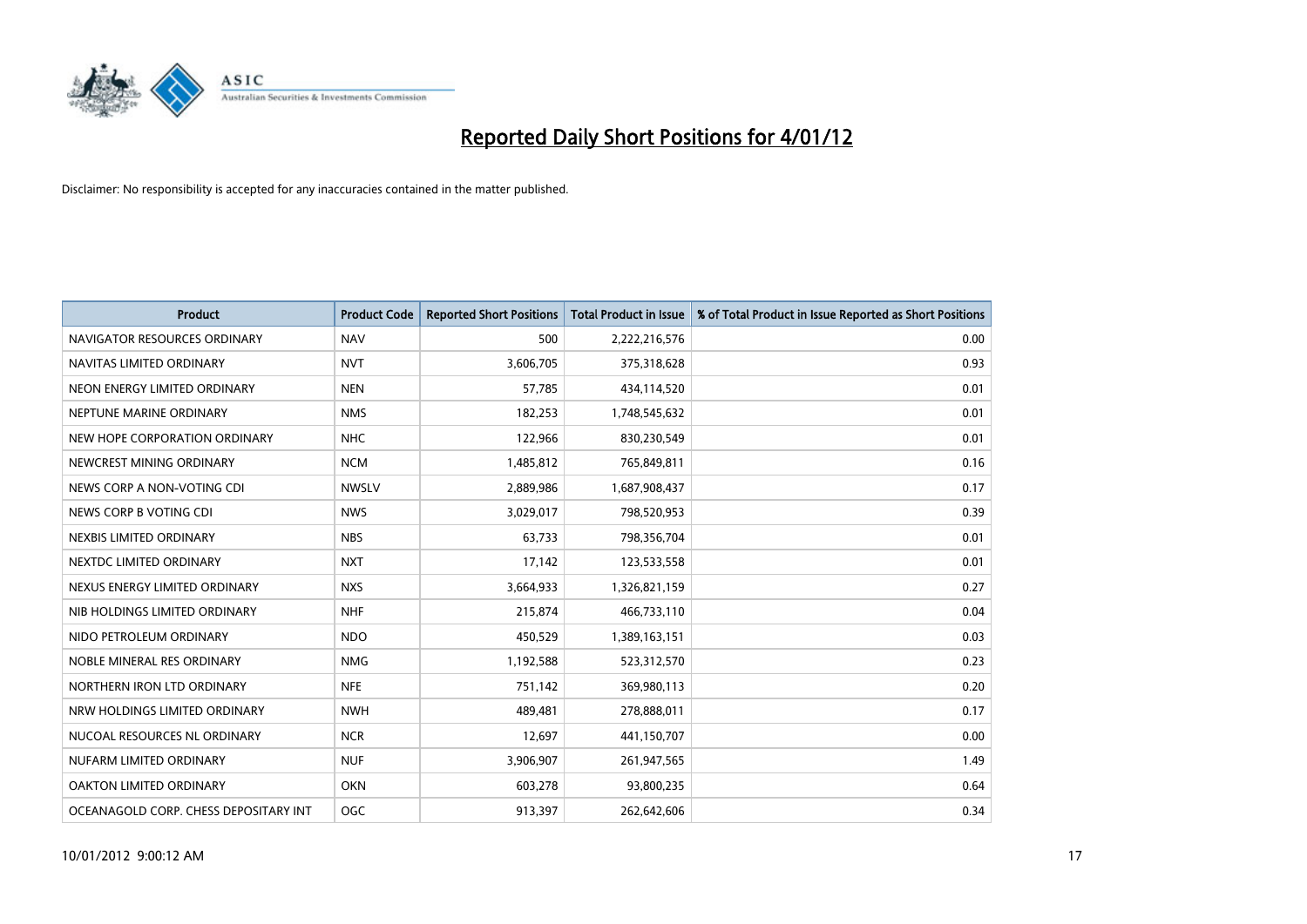

| <b>Product</b>                   | <b>Product Code</b> | <b>Reported Short Positions</b> | <b>Total Product in Issue</b> | % of Total Product in Issue Reported as Short Positions |
|----------------------------------|---------------------|---------------------------------|-------------------------------|---------------------------------------------------------|
| OCEANIA CAPITAL LTD ORDINARY     | <b>OCP</b>          | 2,500                           | 91,921,295                    | 0.00                                                    |
| OIL SEARCH LTD ORDINARY          | OSH                 | 8,858,786                       | 1,325,155,171                 | 0.68                                                    |
| OM HOLDINGS LIMITED ORDINARY     | OMH                 | 6,322,103                       | 504,105,150                   | 1.24                                                    |
| ONESTEEL LIMITED ORDINARY        | OST                 | 41,408,471                      | 1,342,393,583                 | 3.07                                                    |
| ORICA LIMITED ORDINARY           | ORI                 | 2,266,388                       | 365,007,037                   | 0.61                                                    |
| ORICA LIMITED STEP UP PREFERENCE | <b>ORIPB</b>        | 279,325                         | 5,000,000                     | 5.59                                                    |
| ORIGIN ENERGY ORDINARY           | <b>ORG</b>          | 2,069,246                       | 1,086,164,479                 | 0.19                                                    |
| OROCOBRE LIMITED ORDINARY        | <b>ORE</b>          | 97,407                          | 103,195,029                   | 0.09                                                    |
| OROTONGROUP LIMITED ORDINARY     | ORL                 | 82,457                          | 40,880,902                    | 0.20                                                    |
| OTTO ENERGY LIMITED ORDINARY     | <b>OEL</b>          | 109,204                         | 1,138,290,071                 | 0.01                                                    |
| OZ MINERALS ORDINARY             | OZL                 | 9,148,597                       | 315,062,596                   | 2.90                                                    |
| PACIFIC BRANDS ORDINARY          | <b>PBG</b>          | 8,796,173                       | 912,915,695                   | 0.97                                                    |
| PALADIN ENERGY LTD ORDINARY      | <b>PDN</b>          | 24,119,537                      | 835,484,064                   | 2.89                                                    |
| PANAUST LIMITED ORDINARY         | <b>PNA</b>          | 11,464,656                      | 593,992,185                   | 1.94                                                    |
| PANORAMIC RESOURCES ORDINARY     | PAN                 | 1,125,022                       | 207,050,710                   | 0.54                                                    |
| PAPERLINX LIMITED ORDINARY       | <b>PPX</b>          | 1,504,266                       | 609,280,761                   | 0.25                                                    |
| PAPILLON RES LTD ORDINARY        | <b>PIR</b>          | 501,026                         | 215,133,794                   | 0.23                                                    |
| PATTIES FOODS LTD ORDINARY       | PFL                 |                                 | 138,989,223                   | 0.00                                                    |
| PEET LIMITED ORDINARY            | <b>PPC</b>          | 370,196                         | 320,170,604                   | 0.12                                                    |
| PENINSULA ENERGY LTD ORDINARY    | <b>PEN</b>          | 1,493,377                       | 2,135,490,443                 | 0.07                                                    |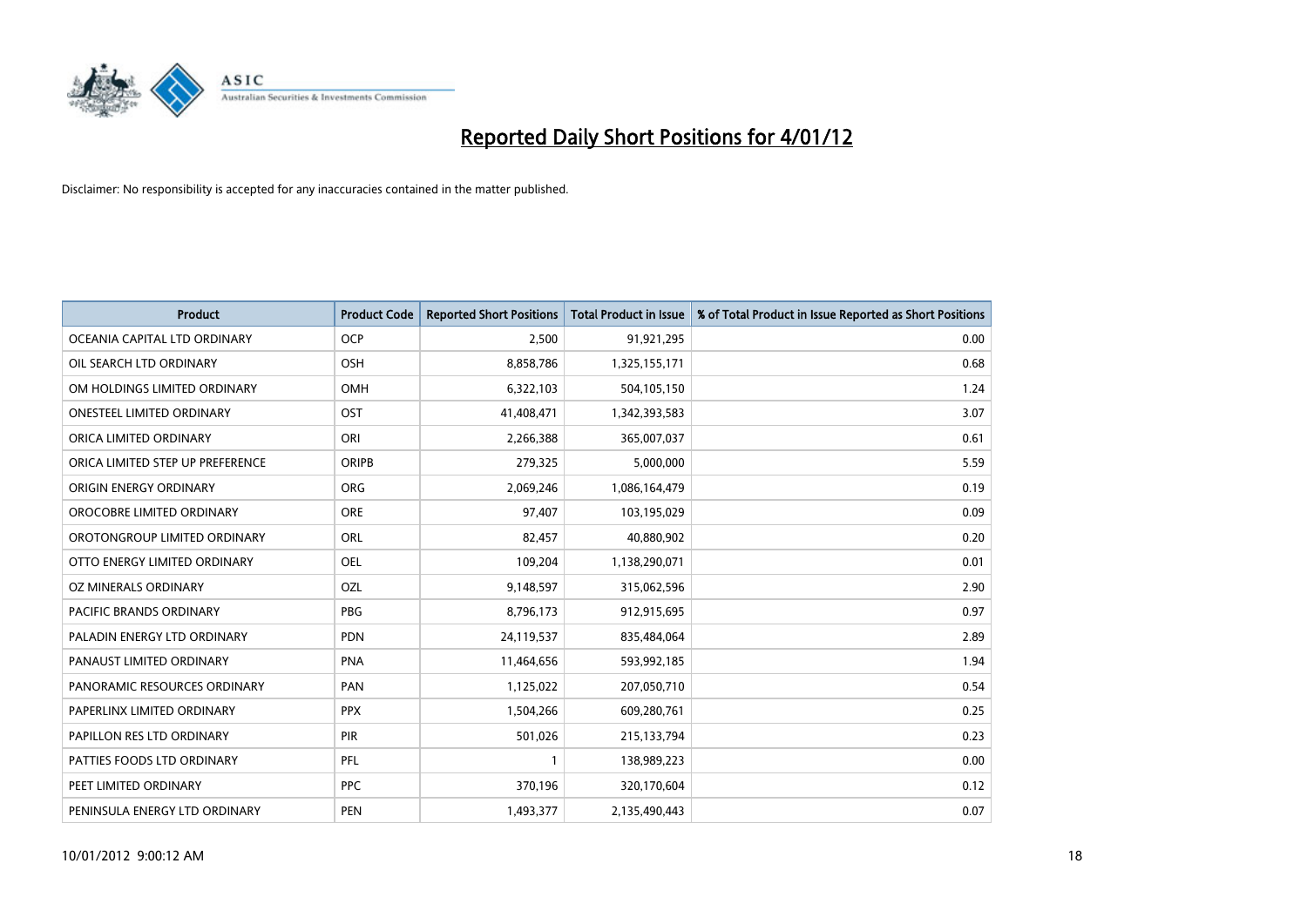

| <b>Product</b>                | <b>Product Code</b> | <b>Reported Short Positions</b> | <b>Total Product in Issue</b> | % of Total Product in Issue Reported as Short Positions |
|-------------------------------|---------------------|---------------------------------|-------------------------------|---------------------------------------------------------|
| PERILYA LIMITED ORDINARY      | PEM                 | 2,897                           | 769,316,426                   | 0.00                                                    |
| PERPETUAL LIMITED ORDINARY    | PPT                 | 2,426,867                       | 41,980,678                    | 5.78                                                    |
| PERSEUS MINING LTD ORDINARY   | PRU                 | 2,272,853                       | 455,827,088                   | 0.49                                                    |
| PETSEC ENERGY ORDINARY        | <b>PSA</b>          | 223,332                         | 235,283,622                   | 0.09                                                    |
| PHARMAXIS LTD ORDINARY        | <b>PXS</b>          | 2,063,843                       | 305,890,989                   | 0.67                                                    |
| PHOTON GROUP LTD ORDINARY     | PGA                 | 250,510                         | 1,540,886,866                 | 0.02                                                    |
| PLATINUM ASSET ORDINARY       | <b>PTM</b>          | 6,153,257                       | 561,347,878                   | 1.09                                                    |
| PLATINUM AUSTRALIA ORDINARY   | <b>PLA</b>          | 3,366,536                       | 442,130,039                   | 0.76                                                    |
| PLATINUM CAPITAL LTD ORDINARY | <b>PMC</b>          |                                 | 165,756,878                   | 0.00                                                    |
| PMI GOLD CORP CDI 1:1         | <b>PVM</b>          | 5,000                           | 48,932,567                    | 0.01                                                    |
| PMP LIMITED ORDINARY          | <b>PMP</b>          | 28,855                          | 326,662,253                   | 0.01                                                    |
| PORT BOUVARD LIMITED ORDINARY | PBD                 | 6,754                           | 593,868,295                   | 0.00                                                    |
| PREMIER INVESTMENTS ORDINARY  | <b>PMV</b>          | 773,242                         | 155,062,831                   | 0.49                                                    |
| PRIMA BIOMED LTD ORDINARY     | <b>PRR</b>          | 2,609,908                       | 1,041,704,654                 | 0.25                                                    |
| PRIMARY HEALTH CARE ORDINARY  | PRY                 | 8,091,633                       | 500,336,679                   | 1.59                                                    |
| PRIME MEDIA GRP LTD ORDINARY  | PRT                 | 2                               | 366,330,303                   | 0.00                                                    |
| PRIMEAG AUSTRALIA ORDINARY    | PAG                 | 65,060                          | 266,394,444                   | 0.03                                                    |
| PROGEN PHARMACEUTIC ORDINARY  | PGL                 | 151,596                         | 24,709,097                    | 0.61                                                    |
| PROGRAMMED ORDINARY           | <b>PRG</b>          | 540,066                         | 118,169,908                   | 0.45                                                    |
| PSIVIDA CORP CDI 1:1          | <b>PVA</b>          | 6,878                           | 8,801,773                     | 0.08                                                    |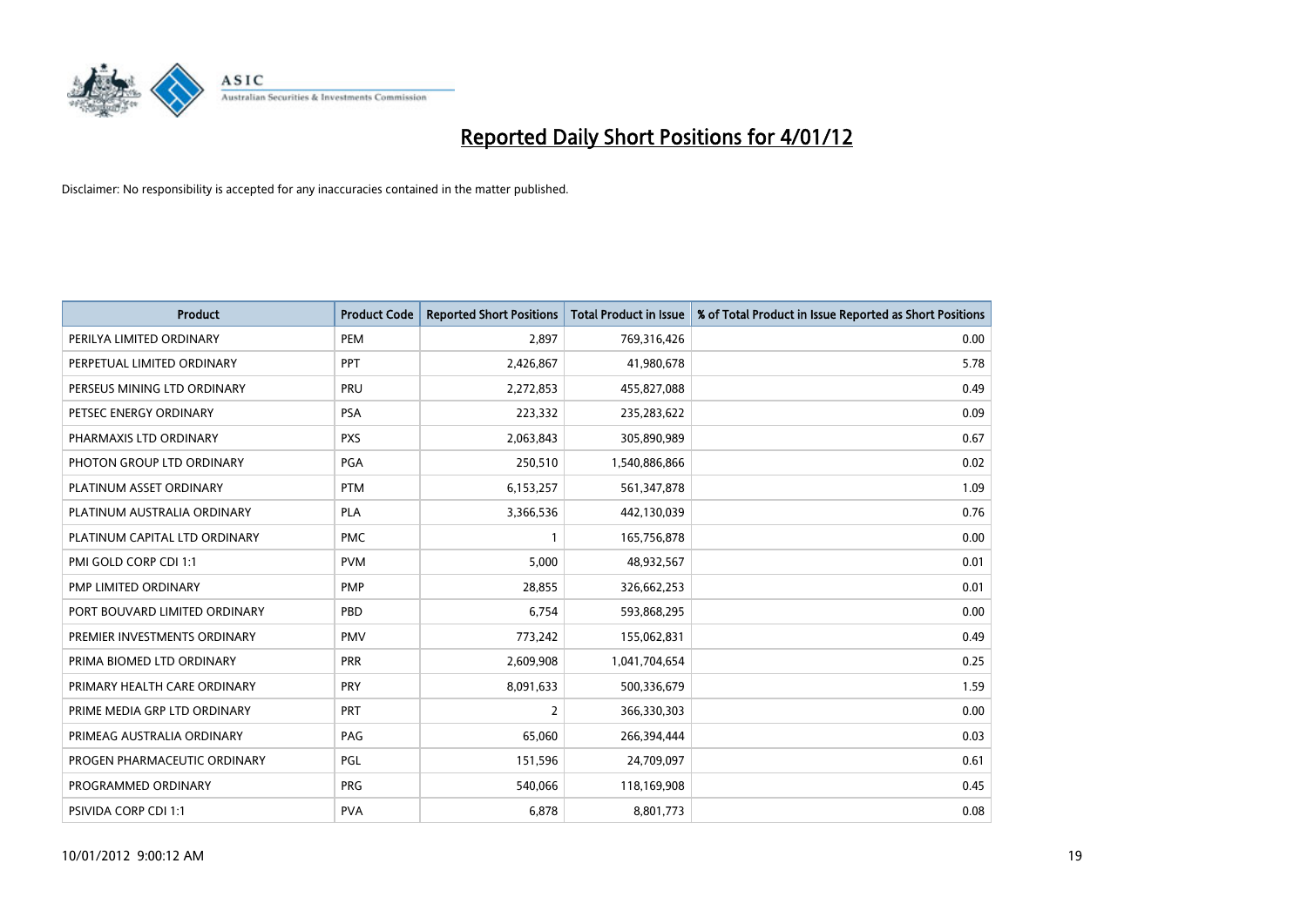

| <b>Product</b>                      | <b>Product Code</b> | <b>Reported Short Positions</b> | <b>Total Product in Issue</b> | % of Total Product in Issue Reported as Short Positions |
|-------------------------------------|---------------------|---------------------------------|-------------------------------|---------------------------------------------------------|
| <b>QANTAS AIRWAYS ORDINARY</b>      | QAN                 | 30,631,931                      | 2,265,123,620                 | 1.35                                                    |
| OBE INSURANCE GROUP ORDINARY        | <b>OBE</b>          | 23,146,739                      | 1,115,545,692                 | 2.04                                                    |
| OR NATIONAL LIMITED ORDINARY        | <b>ORN</b>          | 30,136,557                      | 2,440,000,000                 | 1.20                                                    |
| ORXPHARMA LTD ORDINARY              | <b>ORX</b>          | 495,416                         | 144,278,190                   | 0.34                                                    |
| <b>QUBE LOGISTICS HLDG ORDINARY</b> | <b>QUB</b>          | 2,828,629                       | 873,556,430                   | 0.32                                                    |
| RAMELIUS RESOURCES ORDINARY         | <b>RMS</b>          | 3,048,218                       | 335,775,519                   | 0.92                                                    |
| RAMSAY HEALTH CARE ORDINARY         | <b>RHC</b>          | 1,676,017                       | 202,081,252                   | 0.80                                                    |
| <b>RCR TOMLINSON ORDINARY</b>       | <b>RCR</b>          | 69,867                          | 133,601,005                   | 0.05                                                    |
| <b>REA GROUP ORDINARY</b>           | <b>REA</b>          | 354,316                         | 131,714,699                   | 0.26                                                    |
| <b>RECKON LIMITED ORDINARY</b>      | <b>RKN</b>          | 819,499                         | 132,839,672                   | 0.61                                                    |
| RED 5 LIMITED ORDINARY              | <b>RED</b>          | 11,069                          | 128,412,536                   | 0.01                                                    |
| <b>RED FORK ENERGY ORDINARY</b>     | <b>RFE</b>          | 7,696                           | 310,229,853                   | 0.00                                                    |
| REDBANK ENERGY LTD ORDINARY         | <b>AEI</b>          | 19                              | 786,287                       | 0.00                                                    |
| REED RESOURCES LTD ORDINARY         | <b>RDR</b>          | 1,526,032                       | 264,742,501                   | 0.58                                                    |
| <b>REGIS RESOURCES ORDINARY</b>     | <b>RRL</b>          | 1,297,429                       | 438,664,248                   | 0.31                                                    |
| RESMED INC CDI 10:1                 | <b>RMD</b>          | 5,947,310                       | 1,556,242,300                 | 0.38                                                    |
| RESOLUTE MINING ORDINARY            | <b>RSG</b>          | 2,561,651                       | 485,386,106                   | 0.52                                                    |
| RESOURCE GENERATION ORDINARY        | <b>RES</b>          | 157,911                         | 262,895,652                   | 0.06                                                    |
| <b>RETAIL FOOD GROUP ORDINARY</b>   | <b>RFG</b>          | 5,916                           | 108,229,282                   | 0.01                                                    |
| REVERSE CORP LIMITED ORDINARY       | <b>REF</b>          | 125,041                         | 92,382,175                    | 0.14                                                    |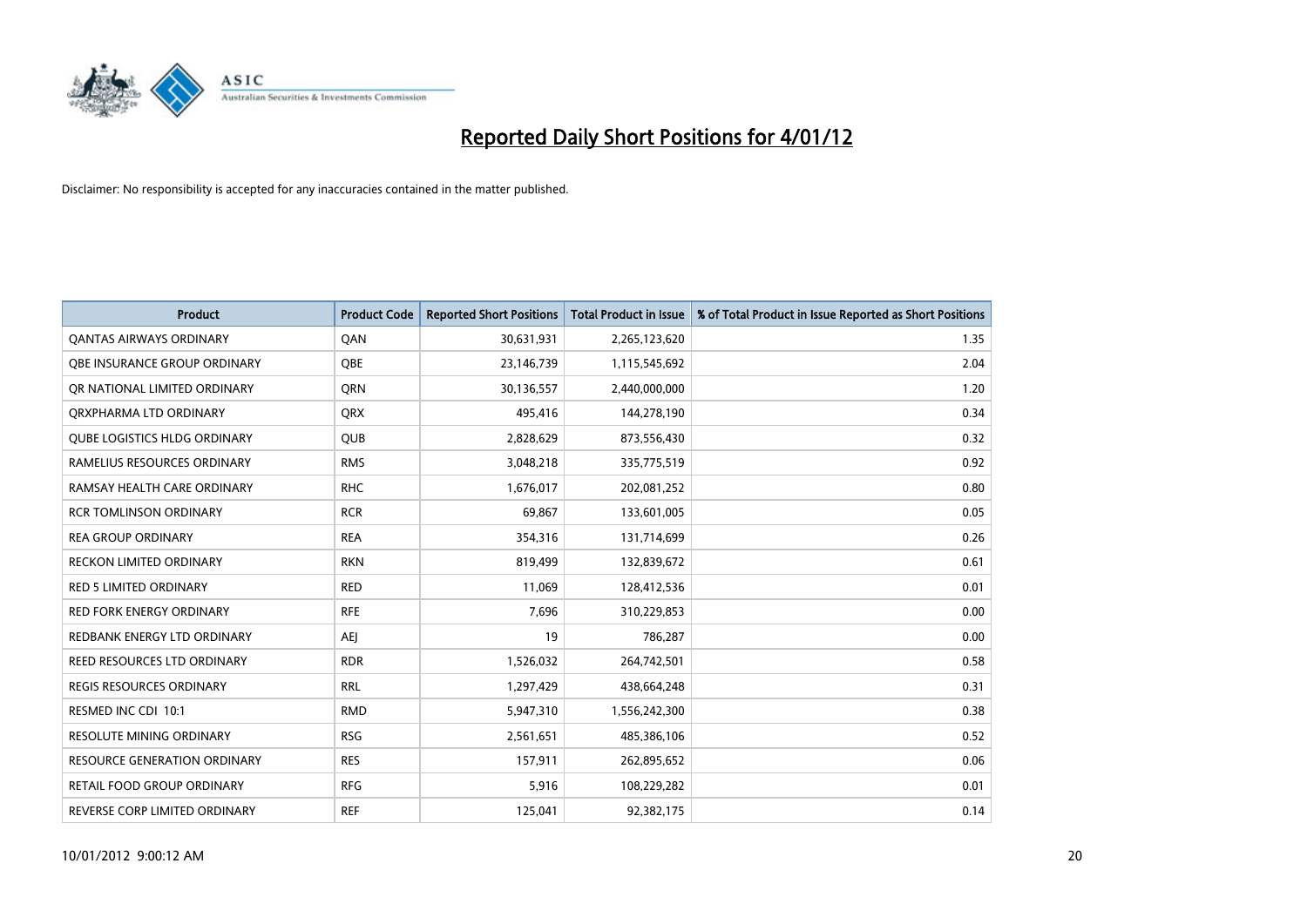

| <b>Product</b>                    | <b>Product Code</b> | <b>Reported Short Positions</b> | <b>Total Product in Issue</b> | % of Total Product in Issue Reported as Short Positions |
|-----------------------------------|---------------------|---------------------------------|-------------------------------|---------------------------------------------------------|
| REX MINERALS LIMITED ORDINARY     | <b>RXM</b>          | 1,154,789                       | 153,635,519                   | 0.75                                                    |
| <b>RHG LIMITED ORDINARY</b>       | <b>RHG</b>          | 31,776                          | 308,483,177                   | 0.01                                                    |
| <b>RIALTO ENERGY ORDINARY</b>     | <b>RIA</b>          | 196,128                         | 375,006,264                   | 0.05                                                    |
| RIO TINTO LIMITED ORDINARY        | <b>RIO</b>          | 27,898,273                      | 435,758,720                   | 6.37                                                    |
| <b>RIVERCITY MOTORWAY STAPLED</b> | <b>RCY</b>          | 132.000                         | 957,010,115                   | 0.01                                                    |
| ROC OIL COMPANY ORDINARY          | <b>ROC</b>          | 1,975,961                       | 682,506,352                   | 0.29                                                    |
| ROYAL WOLF HOLDINGS ORDINARY      | <b>RWH</b>          | 82,000                          | 100,387,052                   | 0.08                                                    |
| SAI GLOBAL LIMITED ORDINARY       | SAI                 | 1,745,762                       | 202,263,251                   | 0.85                                                    |
| SALMAT LIMITED ORDINARY           | <b>SLM</b>          | 482,298                         | 159,802,174                   | 0.29                                                    |
| SAMSON OIL & GAS LTD ORDINARY     | SSN                 | 289,419                         | 1,750,549,320                 | 0.01                                                    |
| SANDFIRE RESOURCES ORDINARY       | <b>SFR</b>          | 1,842,049                       | 150,946,635                   | 1.22                                                    |
| <b>SANTOS LTD ORDINARY</b>        | <b>STO</b>          | 9,436,227                       | 941,918,453                   | 0.98                                                    |
| SARACEN MINERAL ORDINARY          | SAR                 | 2,788,503                       | 593,993,240                   | 0.48                                                    |
| SEDGMAN LIMITED ORDINARY          | <b>SDM</b>          | 335.861                         | 212,215,619                   | 0.15                                                    |
| SEEK LIMITED ORDINARY             | <b>SEK</b>          | 16,889,454                      | 337,101,307                   | 5.01                                                    |
| SELECT HARVESTS ORDINARY          | SHV                 | 36,859                          | 56,392,664                    | 0.07                                                    |
| SENETAS CORPORATION ORDINARY      | <b>SEN</b>          | 756,999                         | 463,105,195                   | 0.16                                                    |
| SENEX ENERGY LIMITED ORDINARY     | <b>SXY</b>          | 522,463                         | 920,967,416                   | 0.05                                                    |
| SERVCORP LIMITED ORDINARY         | SRV                 | 26,183                          | 98,440,807                    | 0.03                                                    |
| SERVICE STREAM ORDINARY           | <b>SSM</b>          | 344.663                         | 283,418,867                   | 0.12                                                    |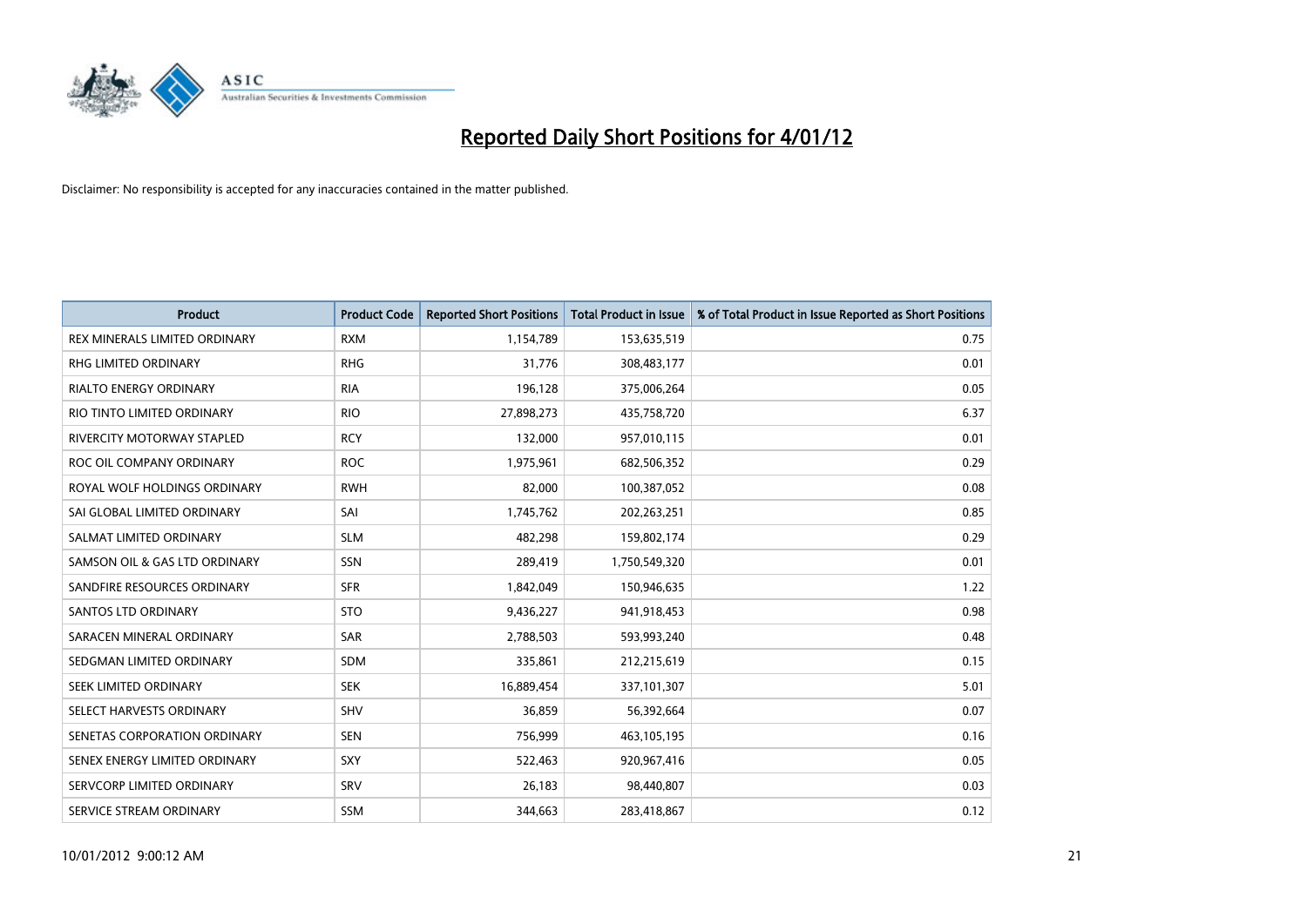

| <b>Product</b>                           | <b>Product Code</b> | <b>Reported Short Positions</b> | <b>Total Product in Issue</b> | % of Total Product in Issue Reported as Short Positions |
|------------------------------------------|---------------------|---------------------------------|-------------------------------|---------------------------------------------------------|
| SEVEN GROUP HOLDINGS CONV. RED. PREF.    | <b>SVWPA</b>        | 94,613                          | 4,963,640                     | 1.91                                                    |
| SEVEN GROUP HOLDINGS ORDINARY            | <b>SVW</b>          | 815,835                         | 306,410,281                   | 0.26                                                    |
| SEVEN WEST MEDIA LTD ORDINARY            | <b>SWM</b>          | 2,899,571                       | 645,719,542                   | 0.43                                                    |
| SIGMA PHARMACEUTICAL ORDINARY            | <b>SIP</b>          | 12,499,060                      | 1,178,626,572                 | 1.06                                                    |
| SILEX SYSTEMS ORDINARY                   | <b>SLX</b>          | 558,008                         | 170,133,997                   | 0.32                                                    |
| SILVER LAKE RESOURCE ORDINARY            | <b>SLR</b>          | 369,982                         | 220,264,063                   | 0.18                                                    |
| SIMS METAL MGMT LTD ORDINARY             | <b>SGM</b>          | 3,150,101                       | 206,338,686                   | 1.52                                                    |
| SINGAPORE TELECOMM. CHESS DEPOSITARY INT | SGT                 | 5,314,248                       | 190,439,807                   | 2.78                                                    |
| SIRIUS RESOURCES NL ORDINARY             | <b>SIR</b>          | 82,500                          | 150,934,586                   | 0.05                                                    |
| SKILLED GROUP LTD ORDINARY               | <b>SKE</b>          | 40.560                          | 233,403,776                   | 0.01                                                    |
| SKY CITY ENTERTAIN, ORDINARY             | <b>SKC</b>          | 9,856                           | 576,958,340                   | 0.00                                                    |
| SMS MANAGEMENT, ORDINARY                 | <b>SMX</b>          | 201,035                         | 68,290,180                    | 0.30                                                    |
| SONIC HEALTHCARE ORDINARY                | <b>SHL</b>          | 5,416,535                       | 389,969,875                   | 1.40                                                    |
| SOUL PATTINSON (W.H) ORDINARY            | <b>SOL</b>          | 2,045                           | 238,640,580                   | 0.00                                                    |
| SOUTH BOULDER MINES ORDINARY             | <b>STB</b>          | 160,636                         | 91,585,688                    | 0.17                                                    |
| SP AUSNET STAPLED SECURITIES             | <b>SPN</b>          | 1,870,736                       | 2,896,219,682                 | 0.06                                                    |
| SPARK INFRASTRUCTURE STAPLED NOTE & UNIT | SKI                 | 21,279,529                      | 1,326,734,264                 | 1.59                                                    |
| SPDR 200 FUND ETF UNITS                  | <b>STW</b>          | 8                               | 51,878,556                    | 0.00                                                    |
| SPECIALTY FASHION ORDINARY               | <b>SFH</b>          | 842,180                         | 192,086,121                   | 0.44                                                    |
| SPOTLESS GROUP LTD ORDINARY              | <b>SPT</b>          | 985,065                         | 265,454,407                   | 0.37                                                    |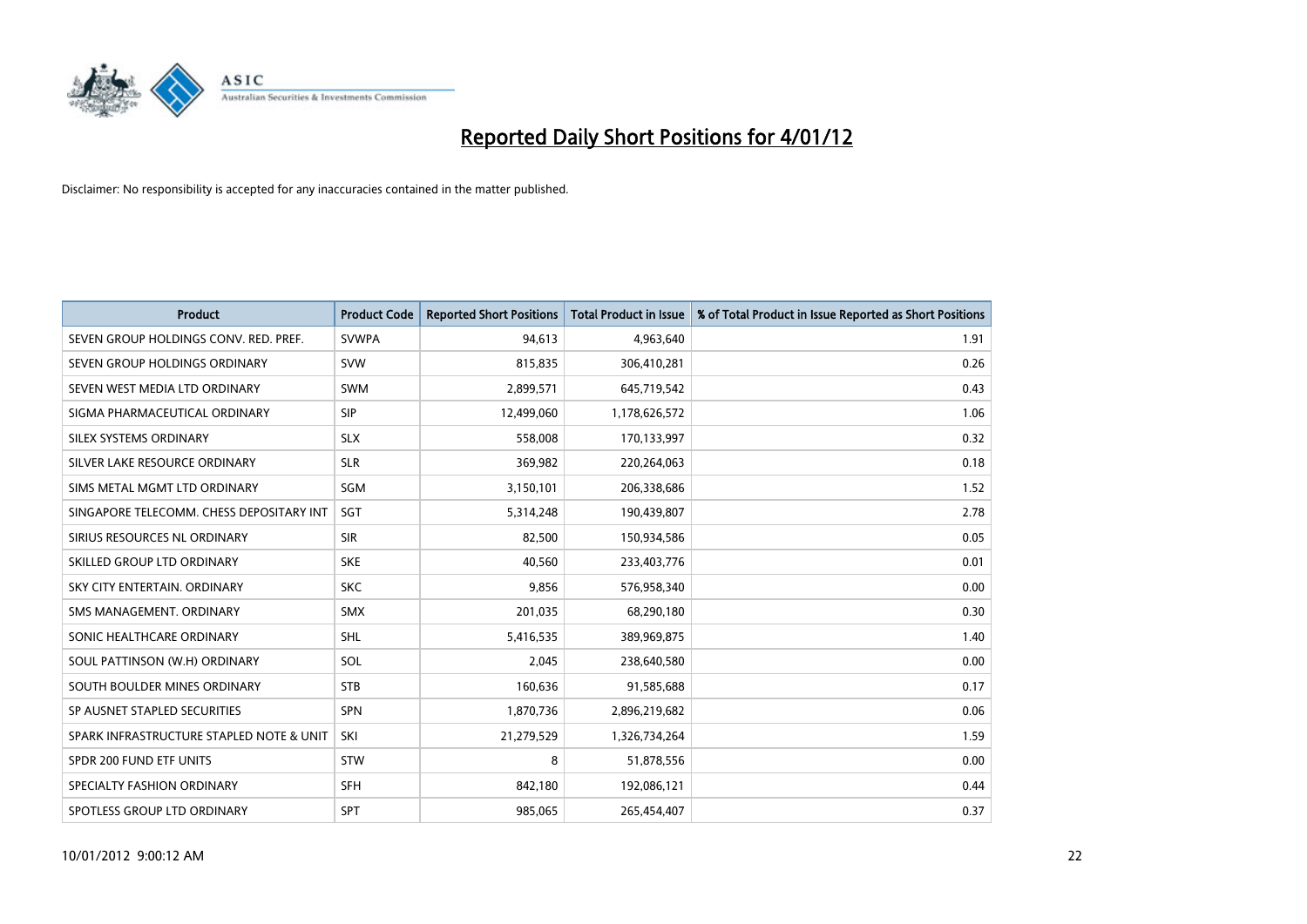

| <b>Product</b>                       | <b>Product Code</b> | <b>Reported Short Positions</b> | <b>Total Product in Issue</b> | % of Total Product in Issue Reported as Short Positions |
|--------------------------------------|---------------------|---------------------------------|-------------------------------|---------------------------------------------------------|
| ST BARBARA LIMITED ORDINARY          | <b>SBM</b>          | 6,185,585                       | 325,615,389                   | 1.91                                                    |
| STANMORE COAL LTD ORDINARY           | <b>SMR</b>          | 17,231                          | 146,373,973                   | 0.01                                                    |
| STARPHARMA HOLDINGS ORDINARY         | SPL                 | 1,823,877                       | 280,635,325                   | 0.63                                                    |
| STH AMERICAN COR LTD ORDINARY        | SAY                 | 9,200                           | 257,785,604                   | 0.00                                                    |
| STHN CROSS MEDIA ORDINARY            | <b>SXL</b>          | 5,621,015                       | 705,766,444                   | 0.80                                                    |
| STOCKLAND UNITS/ORD STAPLED          | SGP                 | 32,637,782                      | 2,316,449,153                 | 1.37                                                    |
| STRAITS RES LTD. ORDINARY            | SRO                 | 494,109                         | 324,796,141                   | 0.15                                                    |
| STW COMMUNICATIONS ORDINARY          | SGN                 | 292,773                         | 362,809,851                   | 0.07                                                    |
| SUNCORP GROUP LTD ORDINARY           | <b>SUN</b>          | 9,692,387                       | 1,286,600,980                 | 0.74                                                    |
| SUNDANCE ENERGY ORDINARY             | <b>SEA</b>          | 160,143                         | 277,098,474                   | 0.06                                                    |
| SUNDANCE RESOURCES ORDINARY          | <b>SDL</b>          | 4,872,713                       | 2,921,322,169                 | 0.18                                                    |
| SUNLAND GROUP LTD ORDINARY           | <b>SDG</b>          | 26,203                          | 201,578,526                   | 0.01                                                    |
| SUPER RET REP LTD ORDINARY           | <b>SUL</b>          | 2,966,088                       | 194,754,593                   | 1.54                                                    |
| SWICK MINING ORDINARY                | <b>SWK</b>          | 1,548                           | 237,024,970                   | 0.00                                                    |
| SYD AIRPORT STAPLED US PROHIBIT.     | SYD                 | 8,330,956                       | 1,861,210,782                 | 0.44                                                    |
| SYMEX HOLDINGS ORDINARY              | <b>SYM</b>          | 6,633                           | 191,593,493                   | 0.00                                                    |
| <b>TABCORP HOLDINGS LTD ORDINARY</b> | <b>TAH</b>          | 5,839,337                       | 712,805,880                   | 0.80                                                    |
| <b>TALENT2 INTERNATION ORDINARY</b>  | <b>TWO</b>          | 4,305                           | 147,403,701                   | 0.00                                                    |
| TANAMI GOLD NL ORDINARY              | <b>TAM</b>          | 150,121                         | 260,997,677                   | 0.06                                                    |
| TAP OIL LIMITED ORDINARY             | <b>TAP</b>          | 3,124,899                       | 240,995,311                   | 1.31                                                    |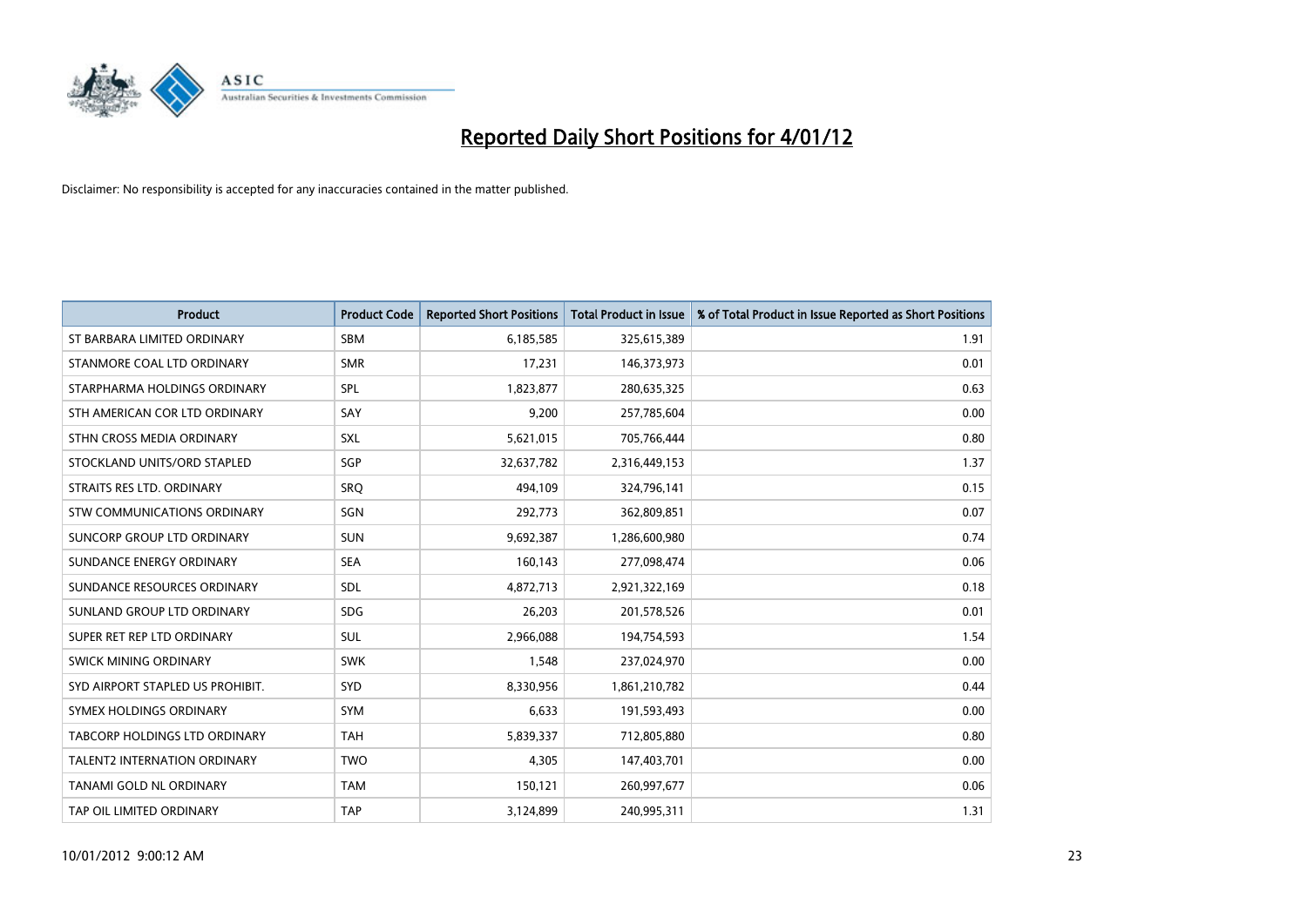

| <b>Product</b>                       | <b>Product Code</b> | <b>Reported Short Positions</b> | <b>Total Product in Issue</b> | % of Total Product in Issue Reported as Short Positions |
|--------------------------------------|---------------------|---------------------------------|-------------------------------|---------------------------------------------------------|
| TASSAL GROUP LIMITED ORDINARY        | <b>TGR</b>          | 74,759                          | 146,304,404                   | 0.04                                                    |
| TATTS GROUP LTD ORDINARY             | <b>TTS</b>          | 17,902,953                      | 1,340,758,701                 | 1.33                                                    |
| <b>TELECOM CORPORATION ORDINARY</b>  | <b>TEL</b>          | 9,732,824                       | 1,925,409,580                 | 0.48                                                    |
| TELSTRA CORPORATION. ORDINARY        | <b>TLS</b>          | 43,953,939                      | 12,443,074,357                | 0.37                                                    |
| TEN NETWORK HOLDINGS ORDINARY        | <b>TEN</b>          | 51,848,876                      | 1,045,236,720                 | 4.97                                                    |
| TERANGA GOLD CORP CDI 1:1            | <b>TGZ</b>          | 105,615                         | 156,228,063                   | 0.06                                                    |
| TEXON PETROLEUM LTD ORDINARY         | <b>TXN</b>          | 33,594                          | 242,539,848                   | 0.01                                                    |
| TFS CORPORATION LTD ORDINARY         | <b>TFC</b>          | 84,096                          | 279,621,829                   | 0.03                                                    |
| THAKRAL HOLDINGS GRP ORDINARY/UNIT   | <b>THG</b>          | 2                               | 585,365,014                   | 0.00                                                    |
| THE REJECT SHOP ORDINARY             | <b>TRS</b>          | 1,625,298                       | 26,071,170                    | 6.23                                                    |
| THOR MINING PLC CHESS DEPOSITARY 1:1 | <b>THR</b>          | 2,307                           | 222,489,120                   | 0.00                                                    |
| THORN GROUP LIMITED ORDINARY         | <b>TGA</b>          | 86,466                          | 146,091,970                   | 0.04                                                    |
| TIGER RESOURCES ORDINARY             | <b>TGS</b>          | 1,930,854                       | 671,110,549                   | 0.27                                                    |
| <b>TISHMAN SPEYER UNITS</b>          | <b>TSO</b>          | 191,521                         | 338,440,904                   | 0.05                                                    |
| TNG LIMITED ORDINARY                 | <b>TNG</b>          | 4,321                           | 284,803,062                   | 0.00                                                    |
| TOLL HOLDINGS LTD ORDINARY           | TOL                 | 22,725,941                      | 717,133,875                   | 3.14                                                    |
| TORO ENERGY LIMITED ORDINARY         | <b>TOE</b>          | 35,404                          | 975,436,676                   | 0.00                                                    |
| TOWER LIMITED ORDINARY               | <b>TWR</b>          | 689,519                         | 265,176,580                   | 0.26                                                    |
| <b>TOX FREE SOLUTIONS ORDINARY</b>   | <b>TOX</b>          | 16,801                          | 111,130,608                   | 0.01                                                    |
| TPG TELECOM LIMITED ORDINARY         | <b>TPM</b>          | 3,441,734                       | 793,808,141                   | 0.43                                                    |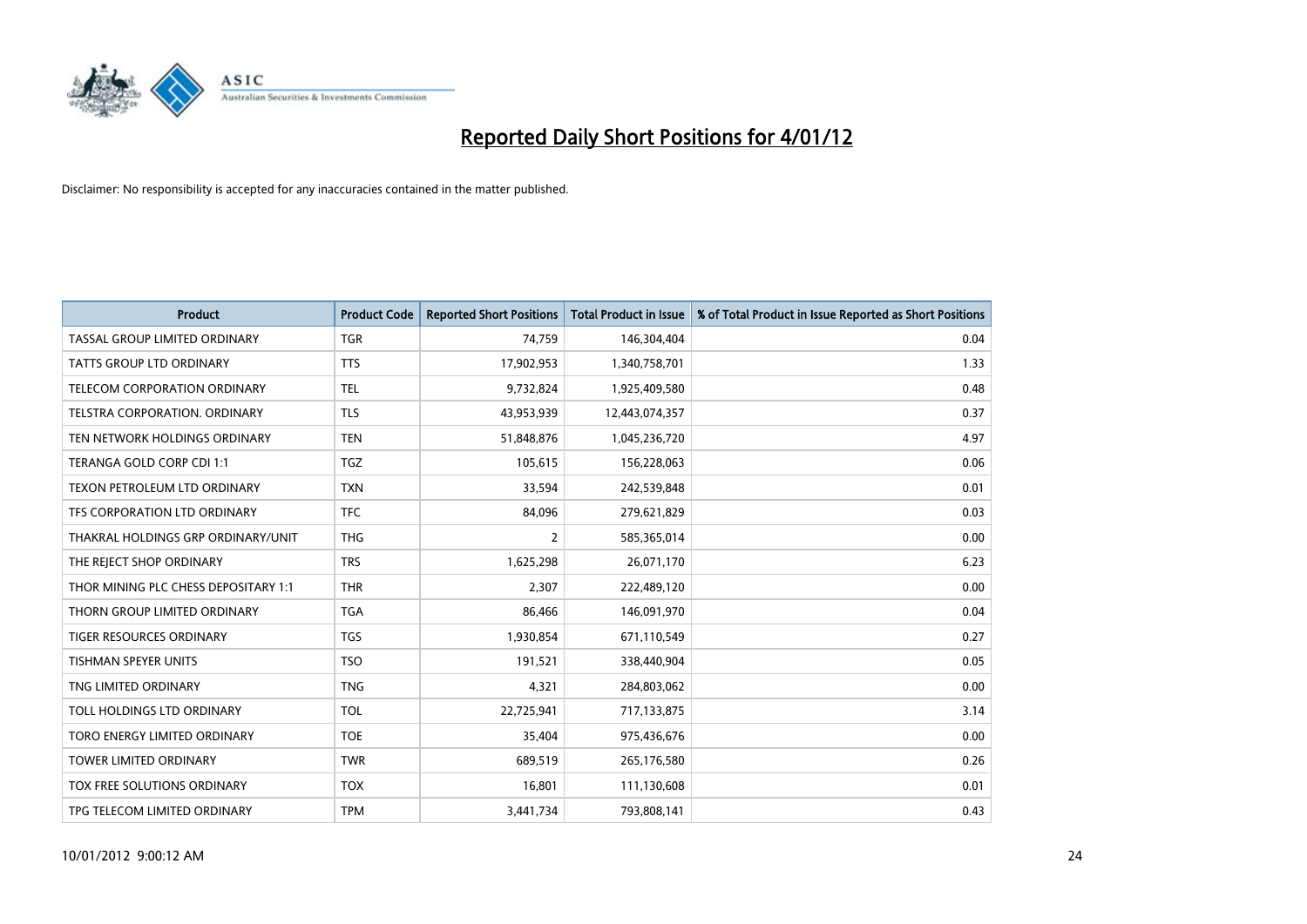

| <b>Product</b>                       | <b>Product Code</b> | <b>Reported Short Positions</b> | <b>Total Product in Issue</b> | % of Total Product in Issue Reported as Short Positions |
|--------------------------------------|---------------------|---------------------------------|-------------------------------|---------------------------------------------------------|
| <b>TRADE ME GROUP ORDINARY</b>       | <b>TME</b>          | 14,000                          | 395,745,510                   | 0.00                                                    |
| TRANSFIELD SERVICES ORDINARY         | <b>TSE</b>          | 3,723,097                       | 546,763,410                   | 0.68                                                    |
| TRANSPACIFIC INDUST, ORDINARY        | <b>TPI</b>          | 10,395,564                      | 1,578,209,025                 | 0.65                                                    |
| TRANSURBAN GROUP TRIPLE STAPLED SEC. | <b>TCL</b>          | 6,888,544                       | 1,451,447,154                 | 0.46                                                    |
| TREASURY WINE ESTATE ORDINARY        | <b>TWE</b>          | 12,276,971                      | 647,227,144                   | 1.88                                                    |
| TRINITY GROUP STAPLED SECURITIES     | <b>TCO</b>          | 3,419                           | 193,235,631                   | 0.00                                                    |
| TROY RESOURCES NL ORDINARY           | <b>TRY</b>          | 77,823                          | 88,608,823                    | 0.07                                                    |
| UGL LIMITED ORDINARY                 | UGL                 | 4,147,573                       | 166,315,038                   | 2.49                                                    |
| UNILIFE CORPORATION CDI 6:1          | <b>UNS</b>          | 215,344                         | 261,003,756                   | 0.08                                                    |
| UXC LIMITED ORDINARY                 | <b>UXC</b>          | 2,142                           | 306,933,250                   | 0.00                                                    |
| <b>VDM GROUP LIMITED ORDINARY</b>    | <b>VMG</b>          | 11,116                          | 932,493,835                   | 0.00                                                    |
| <b>VENTNOR RES LTD ORDINARY</b>      | <b>VRX</b>          | 3,511                           | 43,310,087                    | 0.01                                                    |
| <b>VENTURE MINERALS ORDINARY</b>     | <b>VMS</b>          | 387,308                         | 221,093,592                   | 0.17                                                    |
| VIEW RESOURCES LTD ORDINARY          | <b>VRE</b>          | 1,760                           | 881,953,670                   | 0.00                                                    |
| <b>VILLAGE ROADSHOW LTD ORDINARY</b> | <b>VRL</b>          | 200                             | 151,509,841                   | 0.00                                                    |
| <b>VIRGIN AUS HLDG LTD ORDINARY</b>  | VAH                 | 21,541,874                      | 2,210,197,600                 | 0.97                                                    |
| VITA GROUP LTD ORDINARY              | <b>VTG</b>          | 75,190                          | 142,499,800                   | 0.05                                                    |
| VITERRA INC CDI 1:1                  | <b>VTA</b>          | 3,828                           | 68,629,939                    | 0.01                                                    |
| <b>WATPAC LIMITED ORDINARY</b>       | <b>WTP</b>          | 21,199                          | 185,160,973                   | 0.00                                                    |
| <b>WDS LIMITED ORDINARY</b>          | <b>WDS</b>          | 701                             | 144,740,614                   | 0.00                                                    |